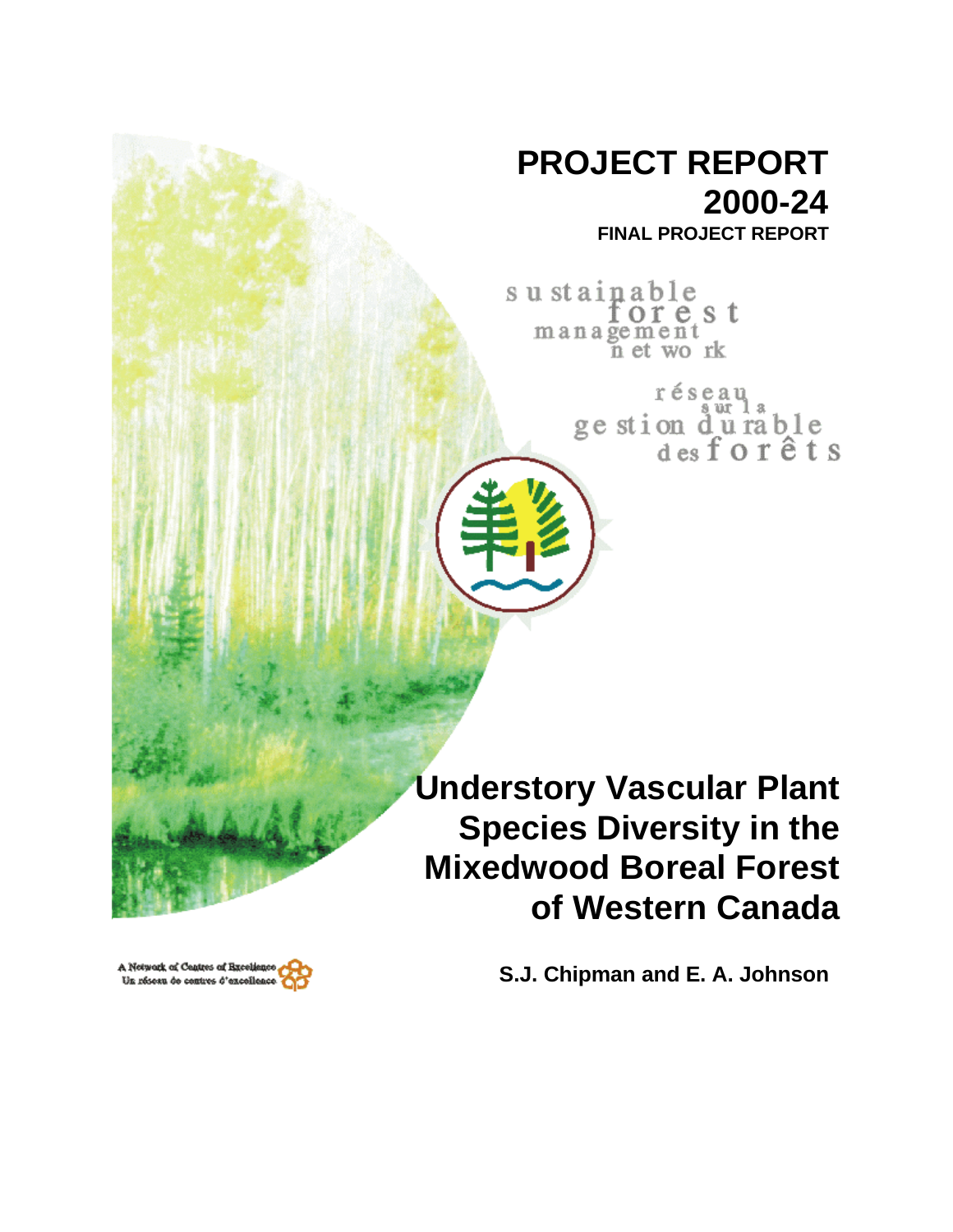For copies of this or other SFM publications contact:

Sustainable Forest Management Network G208 Biological Sciences Building University of Alberta Edmonton, Alberta, T6G 2E9 Ph: (780) 492 6659 Fax: (780) 492 8160 http://www.ualberta.ca/sfm/

ISBN 1-55261-084-5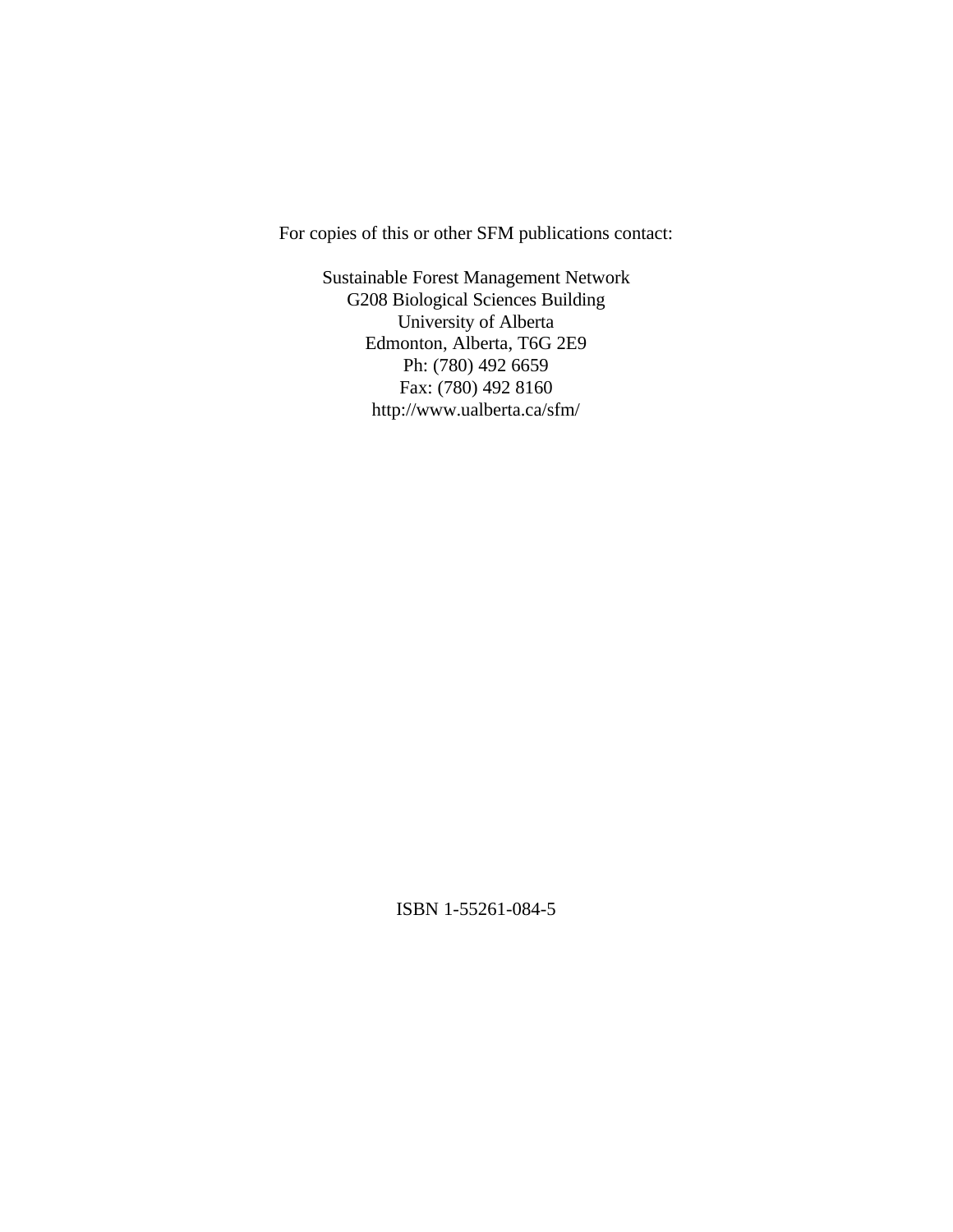# **Understory Vascular Plant Species Diversity in the Mixedwood Boreal Forest of Western Canada**

SFM Network Project: Understanding how Fire Behavior Characteristics Shape Tree Population Dynamics, Diversity and Forest Patterns

by

# **S. J. Chipman and E. A. Johnson**

Department of Biological Sciences and Kananaskis Field Stations University of Calgary, Calgary, Alberta, T2N 1N4, Canada

**August 2000**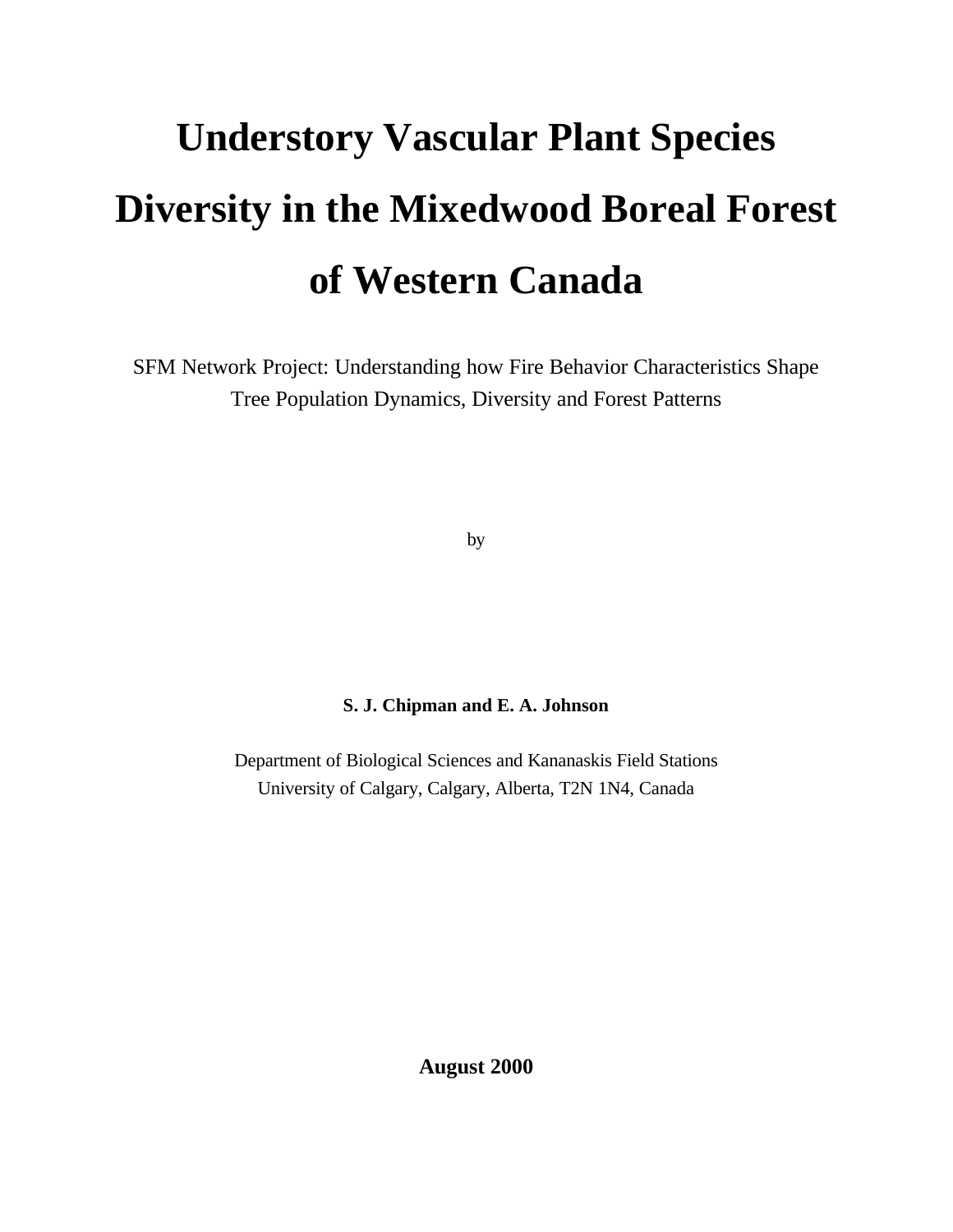# **EXECUTIVE SUMMARY**

*Abstract*. One of the goals of ecosystem management has been to maintain plant species diversity. Consequently, in this fire influenced boreal forest ecosystem, the objectives were to determine: 1) the relative importance of time-since-fire, moisture and nutrients, and light availability (canopy coverage) in controlling understory plant species diversity, 2) the local diversity patterns resulting from the organization of species= tolerances and species overlap along the most important environmental gradient and 3) the landscape diversity patterns by weighting the environmental gradients by their relative importance. One hundred and twenty-one upland stands in the mixedwood boreal forest of Saskatchewan were sampled for herbaceous species richness, diversity and evenness in thirty 25 cm by 25 cm quadrats per stand. Stands ranged in age from 1-234 years since fire and showed no evidence of anthropogenic disturbance.

Results showed that understory species richness, diversity and evenness are primarily controlled by moisture and nutrient gradients and secondarily by a combination of light availability and time since the last disturbance. Communities of high species richness showed high overlap of narrow tolerances along the moisture and nutrient gradient. Moisture and nutrient gradients are determined by hillslope position and surficial geology. Moisture and nutrient gradients also organize canopy species. Therefore, at the local (hillslope) scale, species richness and diversity are highest in aspen stands, moderate in mixedwood and jack pine stands and lowest in black spruce stands. Within slope positions (i.e. canopy types), basal area (light availability) and age (time-since-fire) further determine species richness. At the landscape scale, species richness shows small scale variability, unlike the large scale pattern of time-since-fire. In short, the hillslope (and surficial geology), and not fire, is the fundamental unit of diversity.

*Keywords: light disturbance, diversity, ecosystem management, evenness, fire, hillslope moisture-nutrient gradients, mixedwood boreal forest.*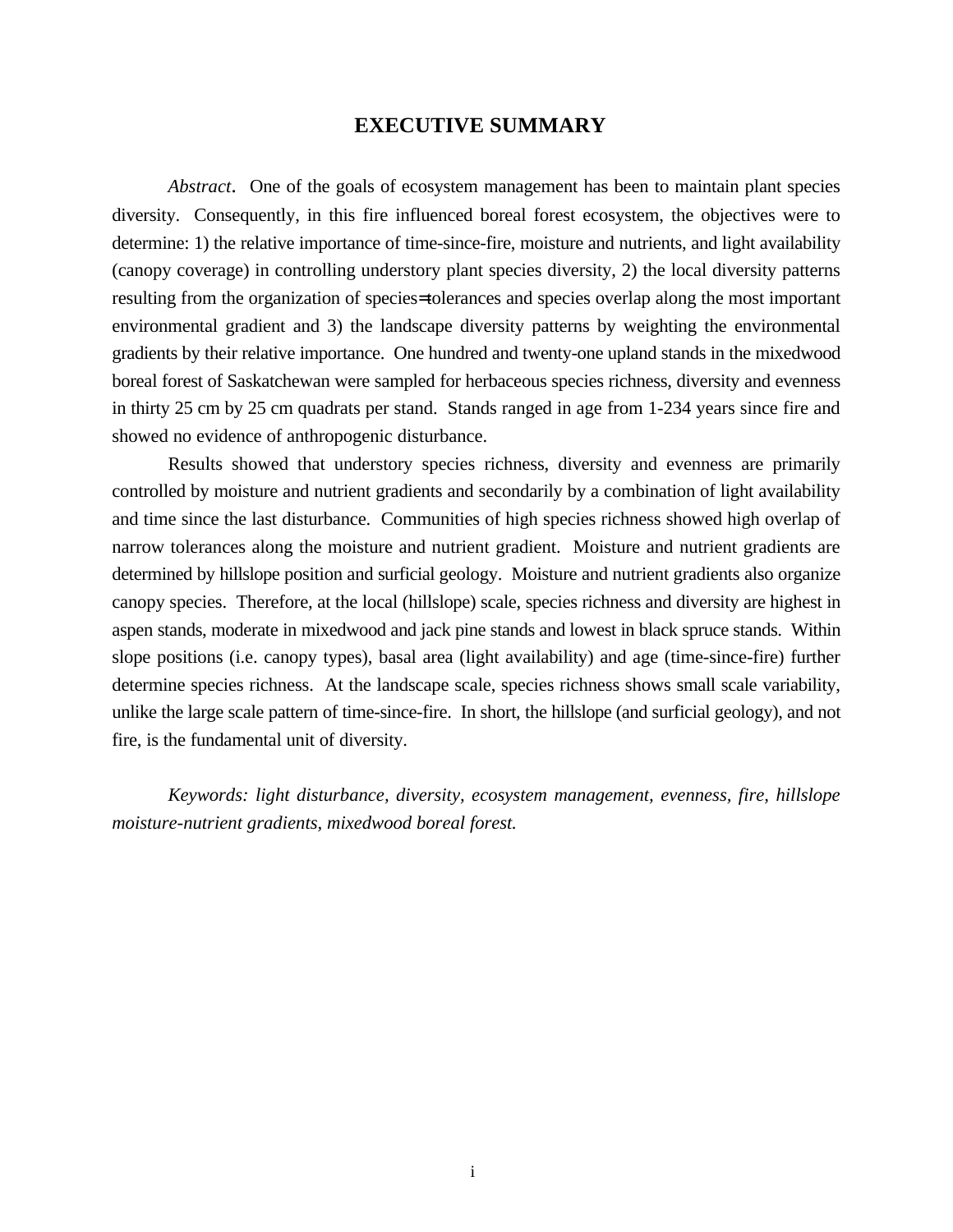### **ACKNOWLEDGMENTS**

This research was supported by NSERC Network of Centres of Excellence in Sustainable Forestry and an NSERC operating grant. We thank Prince Albert National Park for their cooperation and logistics. We also thank J. Weir, K. Miyanishi, S. Gutsell, T. Tchir, I. Charron and B. Neish for critical and useful comments on the manuscript.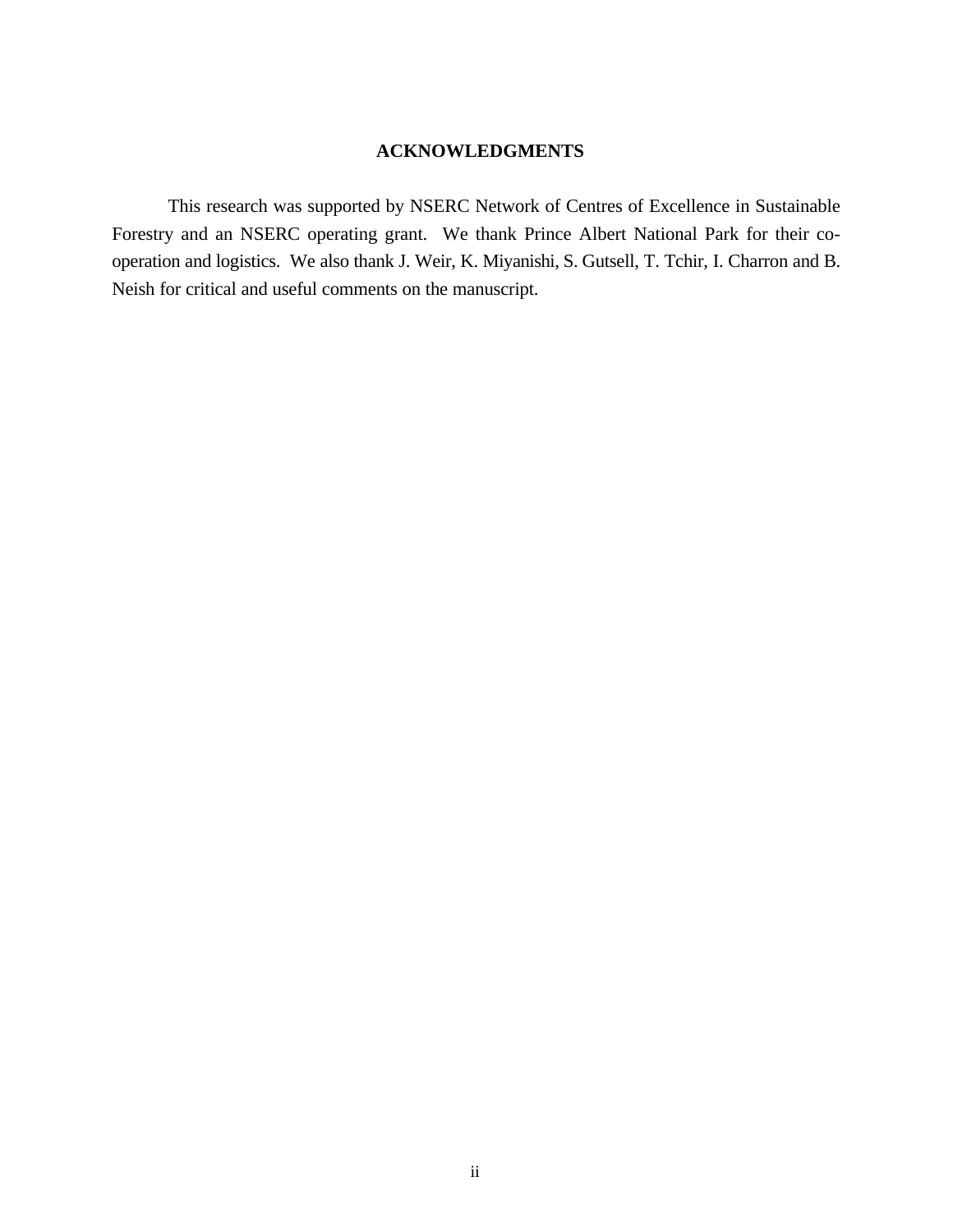# **INTRODUCTION**

Plant species diversity is influenced by species distribution and abundance. A number of factors have been shown to affect plant species distribution and abundance. These include site conditions, i.e. moisture and nutrient gradients (Day Jr. and Monk 1974, Whittaker and Niering 1975, Marks and Harcombe 1981, Roberts and Christensen 1988, Host and Pregitzer 1992), canopy coverage, i.e. light availability (Kull and Zobel 1991, Uemura 1994) and time since the last distubance (Specht et al. 1958, McConnell and Smith 1970, Auclair and Goff 1971, Dix and Swan 1971, Holland 1971, Shafi and Yarranton 1973, Nicholson and Monk 1974, Mellinger and McNaughton 1975, Roberts and Christensen 1988, Schoonmaker and McKee 1988, De Grandpré et al. 1993, Halpern and Spies 1995). The boreal forest is considered a fire dominated ecosystem since fire is a primary large-scale disturbance. As such, fire is thought to play the principal role in determining plant diversity. Thus, one goal of ecosystem based forest management in the boreal forest is to preserve biodiversity patterns by emulating the Anatural@ (pre-European) fire regime (Hunter 1993, Attiwill 1994, Bender 1994, Weetman 1994). There is no doubt that disturbance influences diversity but the question is: how important is disturbance relative to site conditions (moisture and nutrient gradients) and to canopy coverage (light availability)?

Plant species diversity, because it is influenced by species distribution and abundance, is a reflection of community organization. The abundance and distribution of a species can be described by its tolerance curve. A tolerance curve reflects the ability of a species to survive and reproduce along one or more environmental gradients. Each gradient explains a different amount of the variation in species distribution and abundance. Local diversity patterns are determined by the combination of tolerance curves for each species in the community and their overlap along the environmental gradients. At the landscape scale, the combination of the relative importances of each environmental gradient determines the diversity patterns. Thus, our objectives were to determine: 1) the relative importance of moisture and nutrients, canopy coverage (light availability) and timesince-fire in controlling understory plant species diversity in the mixedwood boreal forest, 2) how the local diversity patterns result from the organization of species= tolerances and species overlap along the most important gradient and finally, 3) the landscape diversity patterns where the environmental resource gradients are weighted by their relative importance.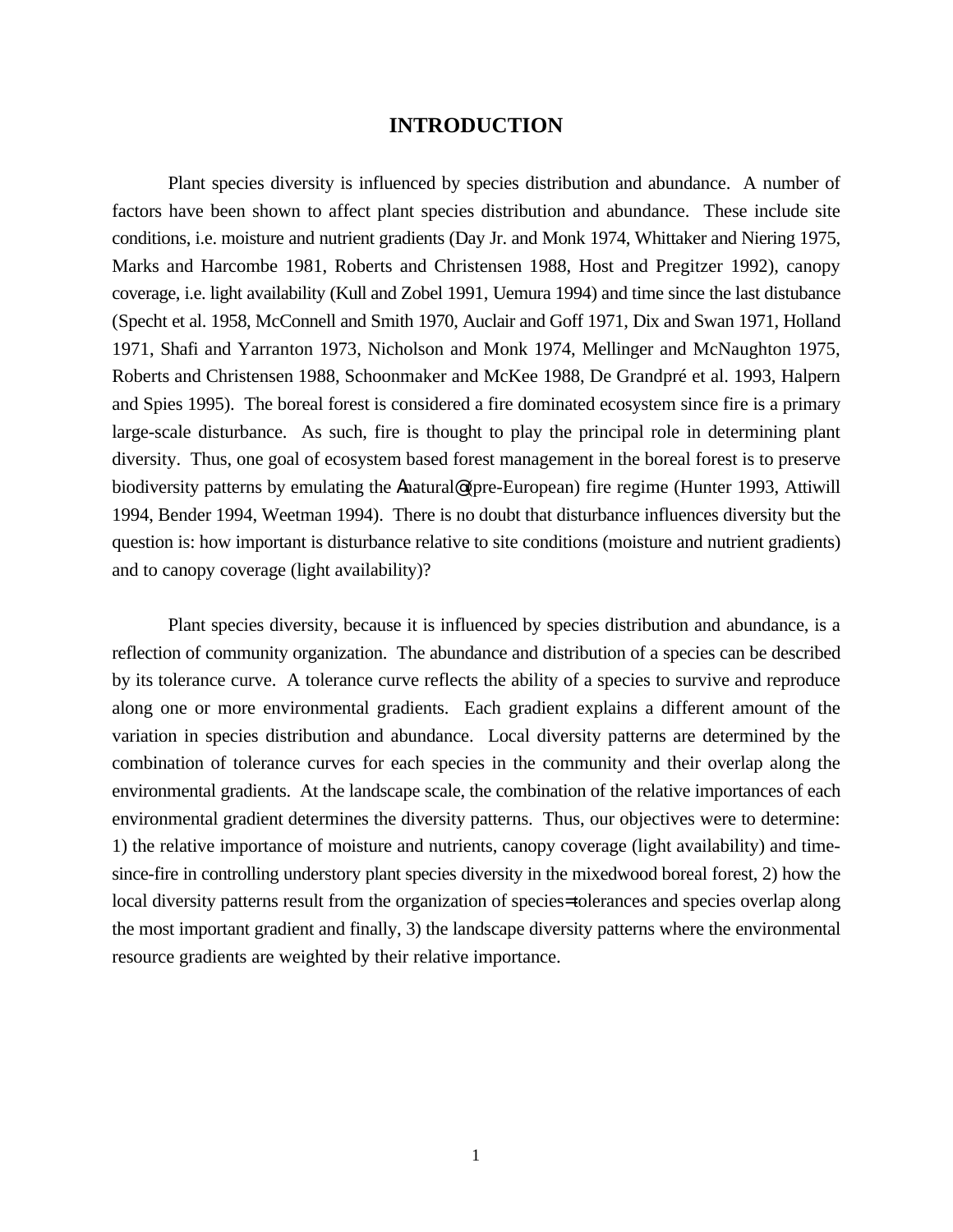### **METHODS**

#### **Study Area**

The  $8000 \text{ km}^2$  study area is located in central Saskatchewan (Figure 1) within the Weyerhaeuser Forest Management Lease Area and Prince Albert National Park (53°34' N to 54°24' N and from 105°25' W to 107°52' W). The weather within the study area is characterized by long, cold winters and short, cool summers. The frost free period is generally less than 80 days and freezing can occur in any month. July and August are the warmest months with the average maximum temperature exceeding 20°C three days out of four. The average annual precipitation ranges from 400 to 500 mm, 70% of which occurs as rain.



Fig. 1. Location of the study area: Prince Albert National Park and Weyerhaeusers Forest Management License Agreement. The light grey area represents the extent of the boreal forest in Canada and the dark grey area is the southern mixedwood boreal forest (cf. Rowe 1972).

The primary large scale disturbance is lightning caused crown fires. The fire cycle has changed at least twice in the last 200 years, and has varied from 15-75 years (Weir et al. 2000). Only 5% of the area is older than 200 years (Johnson et al. 1995). Insect outbreaks do not seem to have been a major source of large scale disturbance in the last hundred years.

The area has a gentle relief with elevation ranging from 450 m to 900 m a.s.l. The surficial geology of the study area is primarily undifferentiated glacial till and glaciofluvial substrates, with only a small proportion of the area covered by glaciolacustrine substrates. The surficial geology determines the shape of a hillslope and thus the rate of change of moisture and nutrients down a hillslope (Bridge and Johnson 2000).

The study area is part of the southern mixedwood boreal forest (Rowe 1972). It is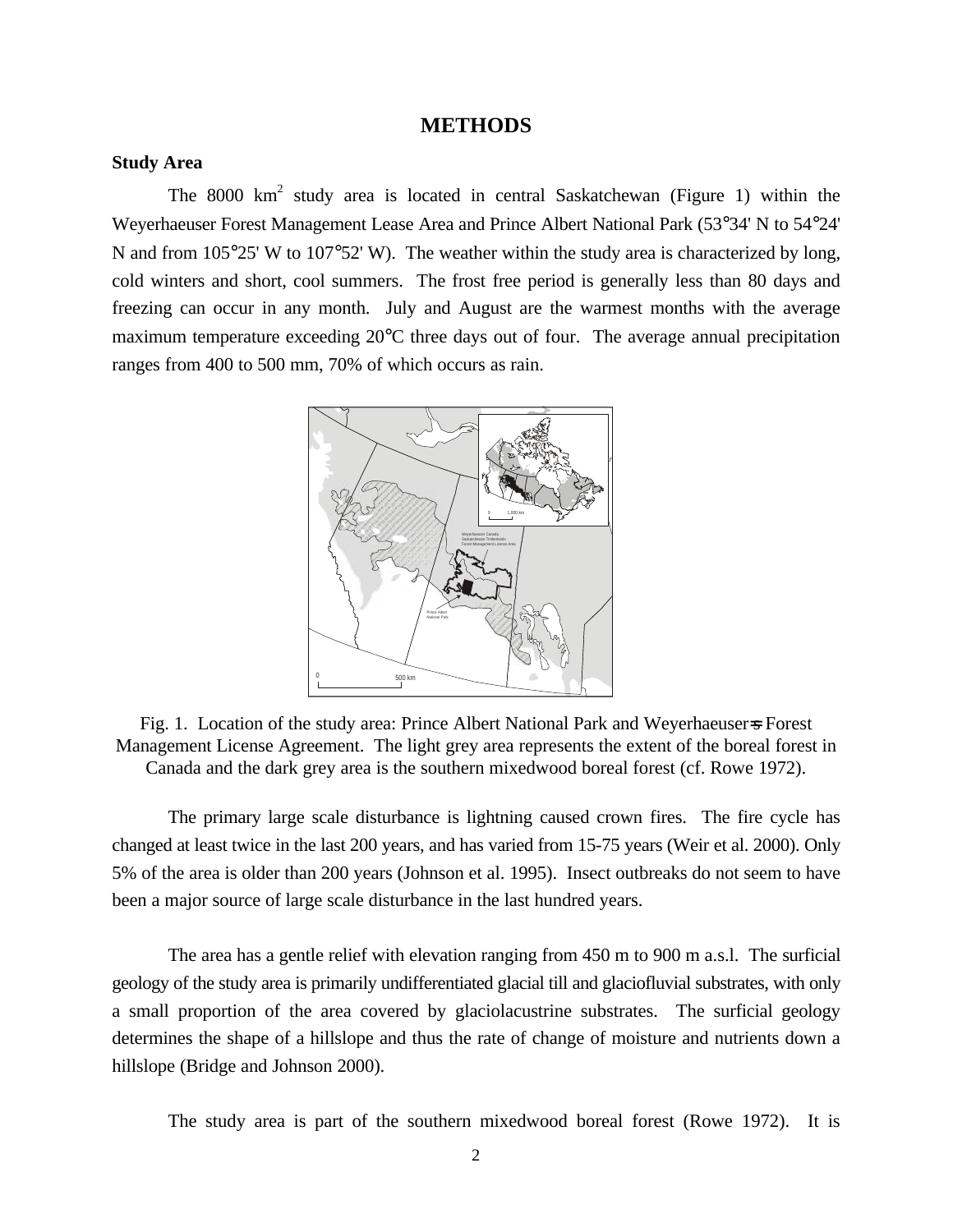characterized by white spruce (*Picea glauca* (Moench) Voss.), black spruce (*Picea mariana* (Mill) B.S.P.), jack pine (*Pinus banksiana* Lamb.), balsam fir (*Abies balsamea* (L.) Mill.), tamarack (*Larix laricina* (Du Roi) K. Koch), trembling aspen (*Populus tremuloides* Michx.), balsam poplar (*Populus balsamifera* L.) and white birch (*Betula papyrifera* Marsh.). Bridge and Johnson (2000) depicted the general landscape patterns of vegetation composition based on surficial geology and hillslope position. On glaciofluvial hillslopes, jack pine are found in higher abundance on hilltops while black spruce are found in higher abundance further downslope. On glacial till hillslopes, trembling aspen are found in higher abundance on hilltops while mixedwood stands, i.e. trembling aspen, white spruce and balsam fir, are found further downslope.

#### **Sampling Regime**

Understory plant species diversity (H) was partitioned into species richness (S) and evenness (E) by  $H = ln(S) + ln(E)$  (Buzas and Hayek 1996). Note that tree and shrub species were included as understory plant species if they were <1 m in height.

One hundred and twenty-one upland stands were sampled. One hundred and one of these stands were from Bridge and Johnson (2000). The other 20 stands were younger than 15 years since last fire. Each stand was greater than 4 hectares in size, had vegetation rooted in the mineral soil with no evidence of standing water in the top 30 cm of the mineral soil, were visually homogeneous with respect to stand age, structure and species composition and had no evidence of significant anthropogenic disturbance. In each stand, vascular herbaceous species frequency was recorded in thirty 25cm by 25 cm quadrats. Species richness (S) was defined as the number of species summed over all 30 quadrats in each stand. Evenness  $(E)$  was estimated as  $exp(H)/S$  and diversity was defined as

$$
H = \sum_{i}^{S} - (F_i \cdot \ln F_i)
$$

where  $F_i$  is relative frequency of species *i* (Shannon 1948).

In this study, the moisture and nutrient gradient was measured as slope position. The study by Bridge and Johnson (2000) measured moisture and nutrients directly by collecting soil from the top 15 cm of mineral soil in three soil pits per stand for a total of 101 stands. The three soil samples per stand were combined and air dried. Detailed analysis of soil texture, pH, electrical conductivity, nitrate, ammonium, cation exchange capacity, % organic carbon, % organic matter, extractable phosphate, potassium, sulphate, calcium, magnesium, sodium were performed by the Plains Innovative Laboratory Services, Saskatoon, SK on samples from 40 stands, selected to represent the full gradient range. Soil water retention capacity at 33 kPa (field capacity) and 1500 kPa (permanent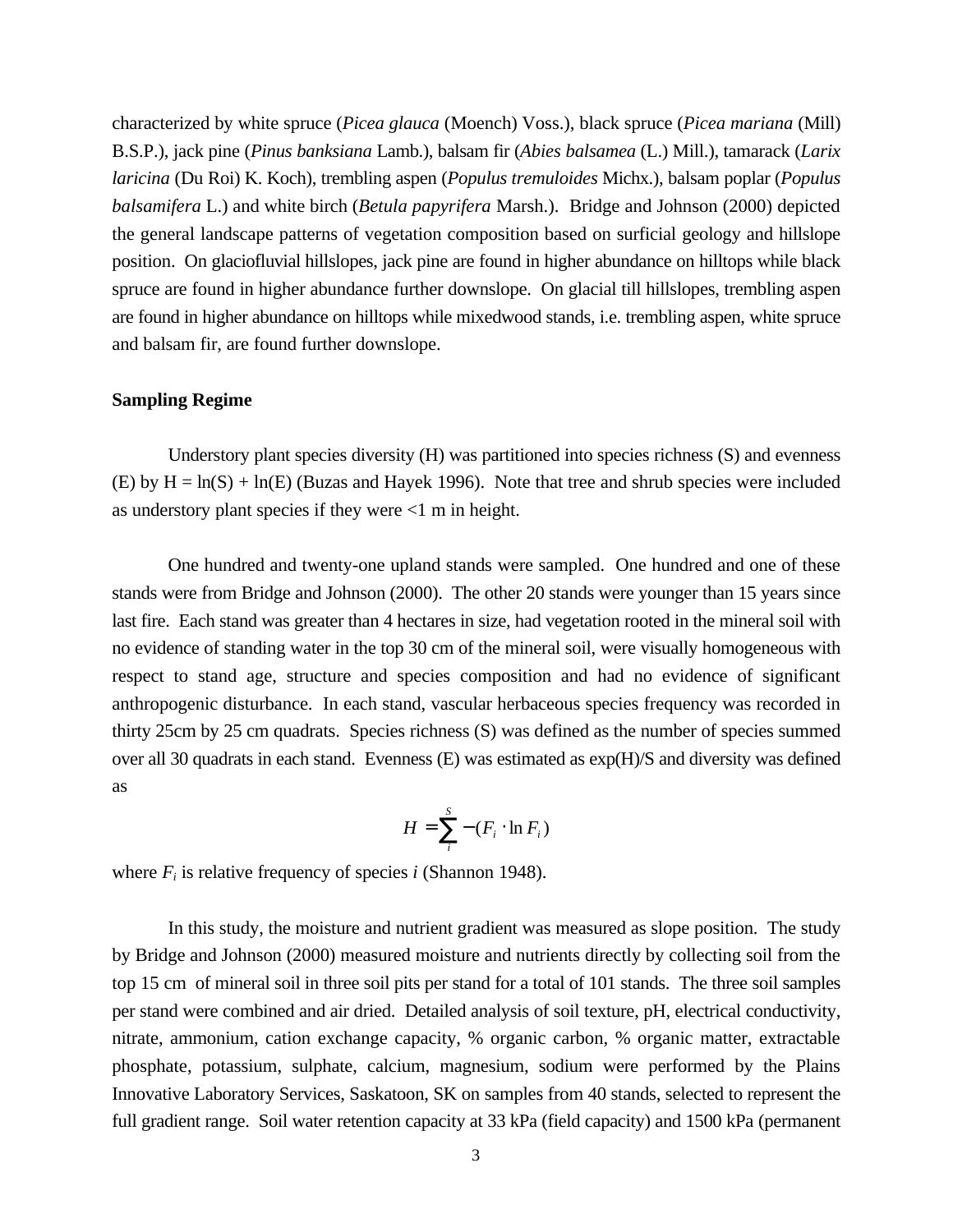wilting point) was determined for 88 samples using ceramic pressure plate analysis. The remaining 13 samples did not have enough soil for analysis. The vegetation and environmental data were used in a Redundancy Analysis to relate moisture and nutrients to vegetation composition. The moisture and nutrient gradients were in turn, significantly related to distance from the ridgeline (i.e. slope position) where both moisture and nutrients increased with distance from the ridgeline (Bridge and Johnson 2000). Surficial geology was determined from the land form, soil texture and colour, and a surficial geology map.

Light availability was measured as canopy basal area. It would have been preferable to measure light availability directly; however, due to the large number of stands, this was not realistic. On clear days, because of the rapid change in solar angle in the morning and late afternoon, sampling would have been restricted to 3 hours in the middle of the day. Also, since there is a large contribution of direct sunlight due to sunflecks, the data would have had to be temporally or spatially averaged. Light readings on overcast days would have been no more reliable because of the rapid change in cloud density. Therefore, although not ideal, canopy basal area was used as a surrogate measure of light availability within a canopy type since light availability decreases as canopy basal area increases (Cutini et al. 1998).

At the landscape scale, light availability is related to both the canopy species in high abundance and canopy basal area. For example, light transmittance through crowns of single spruce trees is 2 to 1/10 that of aspen trees of similar stem size (Constabel 1995). Canopy basal area  $(m<sup>2</sup>/ha)$  was calculated by multiplying diameter at the base with canopy stem density. Canopy stem density (trees/ ha) was sampled using the point centred quarter method (Cottam and Curtis 1956).

Disturbance was measured as time since the last fire and was determined from a map created for a fire frequency study in Prince Albert National Park (Weir et al. 2000).

#### **Analysis**

Standard partial regression coefficients from a standard least squares multiple regression were used to determine the relative importance (Snedecor and Cochran 1971, Zar 1984) of stand characteristics (slope position, canopy basal area and time-since-fire) on species richness, diversity and evenness. Standard partial regression coefficients estimate the fraction of the variance in the dependent variable (i.e. species richness, diversity or evenness) attributable to its linear regression on the stand characteristic, corrected for scale. Scale correction is achieved by estimating the change in the dependent variable, as a fraction of the standard deviation in the dependent variable, produced by one standard deviation change in the stand characteristic (Snedecor and Cochran 1971).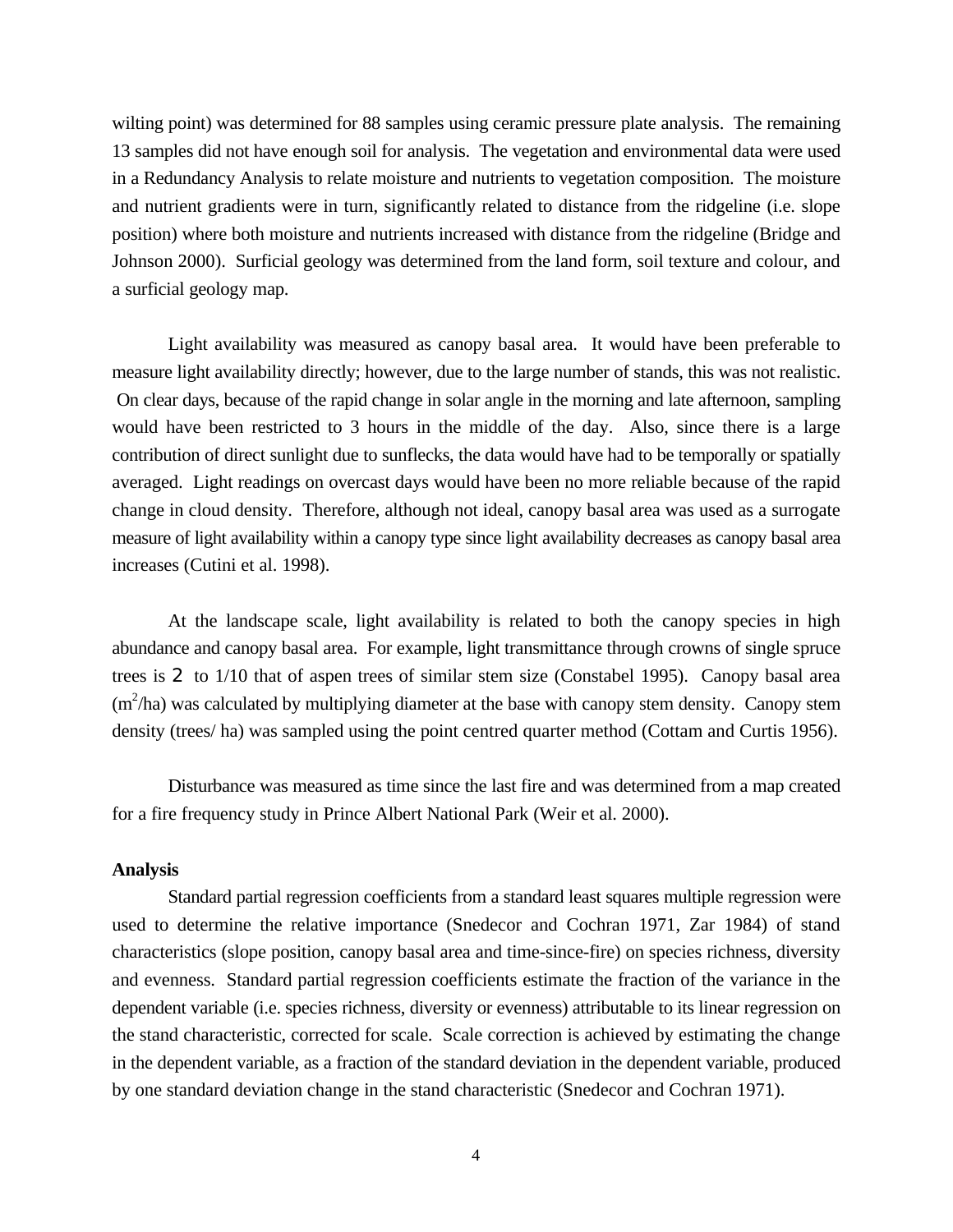The patterns of species richness, diversity and evenness at the hillslope scale were determined using the Tukey-Kramer Honestly Significant Difference (HSD) test ( $p<0.05$ ) by making multiple comparisons of mean species richness, diversity or evenness between all slope positions regardless of substrate.

Tolerance, tolerance-overlap, beta diversity and the percent of rare species per stand were used to determine how species richness was related to community organization. To calculate both tolerance and overlap, slope position had to be given a numeric value; therefore, the slope was divided into distances from the ridgeline. This was done using the Image Analysis software  $PCI^{TM}$ version 5.2 (PCI Inc., 1994), a Digital Elevation Model (DEM) and an algorithm developed by Warren (1999) that located the closest ridge based on a path of water flow calculated from local aspect. Intervals were divided based on two criteria: 1) that there be more than one stand in an interval and 2) that intervals be continuous and equal along the gradient. The glacial till hillslope is longer than the glaciofluvial slope (Bridge and Johnson 2000). Unfortunately, on glacial till, there were few stands sampled further downslope and thus those intervals did not meet the first criterion. As a result, both the glaciofluvial and glacial till substrates were divided into 5 distance classes from the ridgeline.

Tolerance  $(W<sub>i</sub>)$  was measured as the variance in the relative frequency of species on the hillslope (cf. McNaughton and Wolf 1970):

$$
W_{i} = \left[\frac{\sum_{j=1}^{5} (x_{j} \cdot j)^{2} - \left[\left(\sum_{j=1}^{5} (x_{j} \cdot j)^{2} / \sum_{j=1}^{5} x_{j}\right)\right]}{\sum_{j=1}^{5} x_{j}}\right]^{1/2}
$$

where  $W_i$  is the tolerance width for species *i*,  $x_i$  is the relative frequency of species *i* in slope position *j* where *j* is the slope position weighted from 1 to 5, 1 being the top slope and 5 being the toe slope. Therefore, mean tolerance width per stand  $(\overline{W})$  is:

$$
\overline{W} = \frac{\sum_{i=1}^{S} W_i}{S}
$$

Overlap of species= tolerances was calculated following Horn (1966):

$$
R_o = \frac{\sum_{i=1}^{n_j} [(x_{ij} + x_{ij+1}) \log(x_{ij} + x_{ij+1})] - \sum_{i=1}^{n_j} [x_{ij} \log x_{ij}] - \sum_{i=1}^{n_j} [x_{ij+1} \log x_{ij+1}]}{(X_j + X_{j+1}) \log(X_j + X_{j+1}) - X_j \log(X_j - X_{j+1}) \log(X_{j+1})}
$$

where  $x_{ij}$  is the relative frequency of species *i* in slope position *j*,  $x_{ij+1}$  is the relative frequency of species *i* in the adjacent slope position  $j+1$ ,  $n_j$  is the number of species found at slope position *j*, and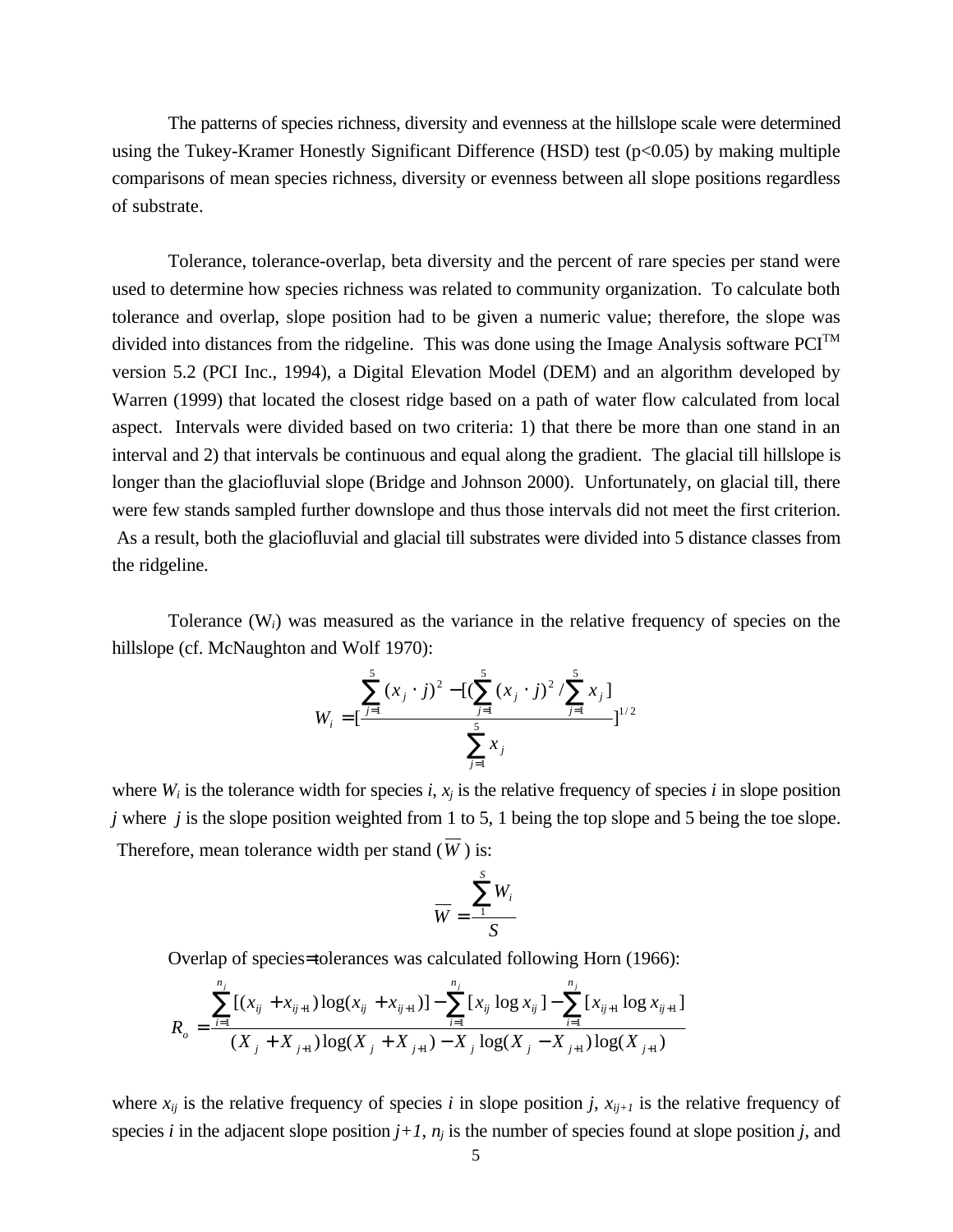$X_i$  is the sum of the relative frequencies of all species in slope position *j*:

$$
X_j = \sum_{i=1}^n x_i
$$

In addition, multiple comparisons were made of beta diversity between each pair of slope positions. Beta diversity is calculated as percent similarity (Renkonen 1938):

% similarity = 
$$
\sum_{i=1}^{n} [minimum(x_{ij}, x_{ij+1})]
$$

Percent similarity is one of the best quantitative measures of similarity available (Wolda 1981) since it is not greatly affected by sample size or by species diversity.

Finally, to determine which slope positions supported more rare species, multiple comparisons were made between each pair of slope positions ( $p<0.05$ ) of the number of species with a relative abundance of less than 5% (i.e. rare species).

A LANDSAT TM image (for cover type and percent coverage), a Digital Elevation Model (DEM) for hillslope position (i.e. moisture and nutrients) and a time-since-fire map were used to predict the patterns of species richness on the landscape using the image analysis software  $PCI^{TM}$ version 5.2 (PCI Inc. 1994). The LANDSAT TM image was taken on July 12, 1990 under cloud free conditions. Stands were located on the image with coordinates obtained from a differential global positioning system. The pixels were randomized and half of the pixels in each stand were used as training sites in a supervised classification and the other half were retained as test sites to calculate accuracy. The supervised classification requires the user to delineate classes. Based on herbaceous species richness from our field sampling, stands were grouped into four classes from species rich to species poor on each of the two substrates. Non-forested areas were divided into seven classes using a combination of aerial photographs and forestry cover maps. A maximum likelihood classifier (PCI Inc. 1994) was then used to classify each pixel into one of the eleven classes. The maximum likelihood classifier is preferred because it evaluates both the variance and correlation of the categories= spectral response patterns when classifying unknown pixels (PCI Inc. 1994). However, it assumes that the distribution of points in the training data is Gaussian. The overall accuracy of the classified map was assessed using the kappa coefficient of agreement (Hudson and Ramm 1987, Congalton 1991) which compares the similarity of two raster maps after the similarity due to chance has been removed. Since diversity was not greatly affected by evenness, only a map of species richness was constructed.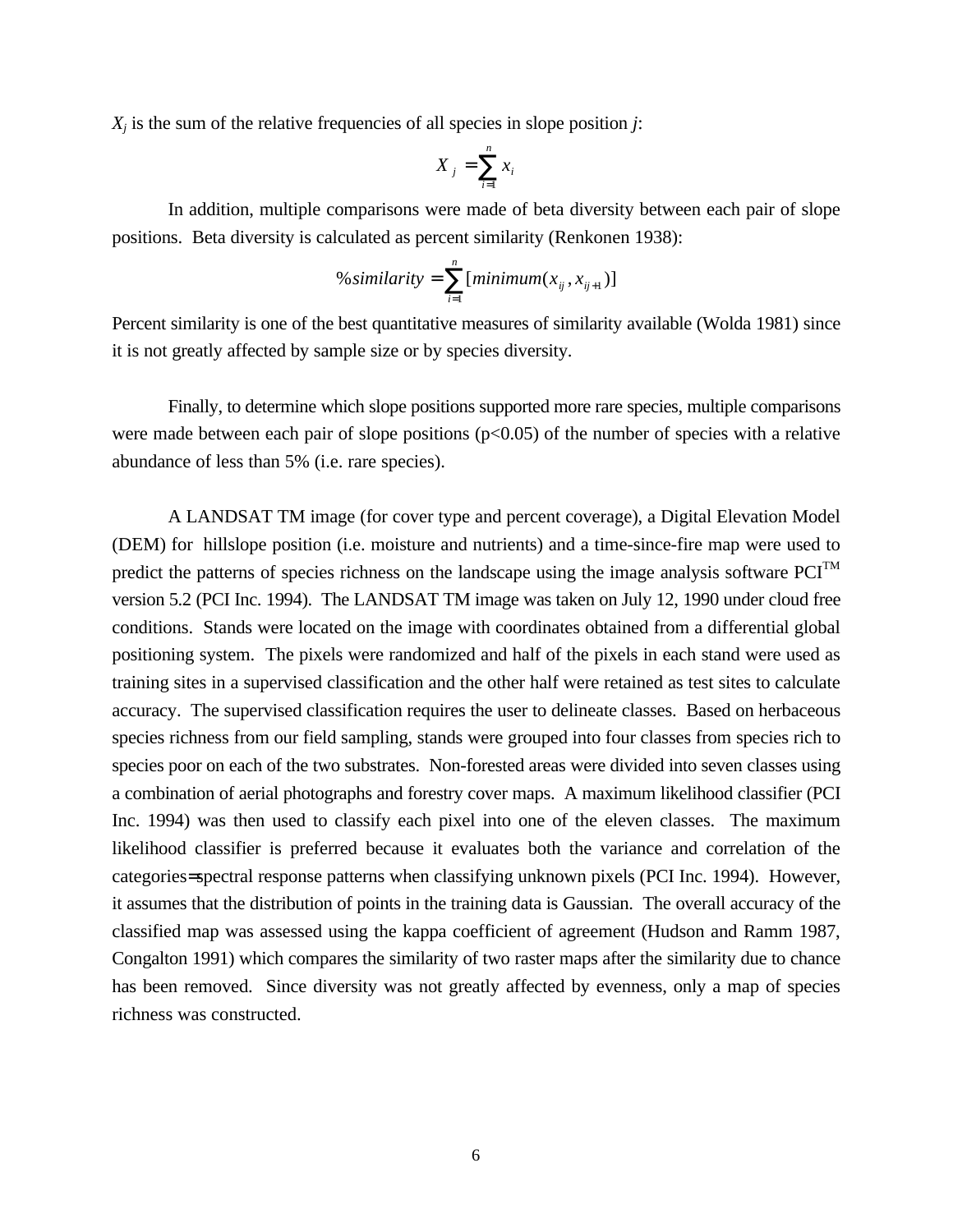# **RESULTS**

# **The Relative Importance of Moisture and Nutrients, Light Availability and Time-Since-Disturbance in Explaining Species Richness, Diversity and Evenness**

The standardized multiple regression using slope position, canopy basal area and time-sincefire was significant (p<0.0001) and accounted for 52% of the variation in species richness (Table 1).

TABLE 1. Standardized least squares multiple regression of the effect of stand characteristics (slope position, canopy basal area and time-since-fire) on herbaceous **species richness**. Relative importance was assessed using standardized partial regression (beta) coefficients.

| A) Analysis of variance                           |     |           |                  |          |                     |
|---------------------------------------------------|-----|-----------|------------------|----------|---------------------|
| Source                                            | df  | $\bm{F}$  | Prob>F           | $R^2$    |                     |
| Model                                             | 6   | 20.105    | < 0.0001         | 0.52     |                     |
| Error                                             | 111 |           |                  |          |                     |
| Total                                             | 117 |           |                  |          |                     |
| B) Parameter estimates                            |     |           |                  |          |                     |
| Variable                                          | df  | Parameter |                  | Prob < F | Relative Importance |
|                                                   |     | Estimate  | $\boldsymbol{t}$ |          | (Beta Coefficient)  |
| Intercept                                         |     | 16.96     | 16.09            | < 0.0001 | $\Omega$            |
| Slope position:                                   | 3   |           |                  |          | $Total = 1.44$      |
| Glaciofluvial top slope vs glacial till toe slope |     | 0.388     | 0.43             | 0.6662   | 0.04                |
| Glaciofluvial toe slope vs glacial till toe slope |     | $-6.546$  | $-6.26$          | < 0.0001 | 0.59                |
| Glacial till top slope vs glacial till toe slope  |     | 6.719     | 9.69             | < 0.0001 | 0.81                |
| Canopy basal area                                 |     | 0.0005    | 1.59             | 0.115    |                     |
| Time-since-fire                                   |     | 0.022     | 1.41             | 0.162    |                     |
| Interaction of Canopy basal area and              |     | $-1E-0.5$ | $-3.3$           | < 0.0013 | 0.53                |
| Time-since-fire                                   |     |           |                  |          |                     |

Slope position showed a significant relationship with species richness. The low relative importance of glaciofluvial top slope versus glacial till toe slope indicates that species richness is similar between the two. The high relative importance of the remaining two slope position categories indicates that species richness is very different between these slope positions and that slope position has a strong effect on species richness. Canopy basal area and time-since-fire were not individually significant. However, the interaction between canopy basal area and time-since-fire did show a significant relationship with species richness. This relationship is described by a parabola (Figure 2) which indicates that at a constant richness there is a trade off between canopy basal area and time-since-fire (i.e. as time-since-fire increases basal area decreases). Note that the parameter estimates (Table 1) for canopy basal area and time-since-fire simply give the intercepts for the interaction and not relative importance since the relative importance of the interaction contains the same information.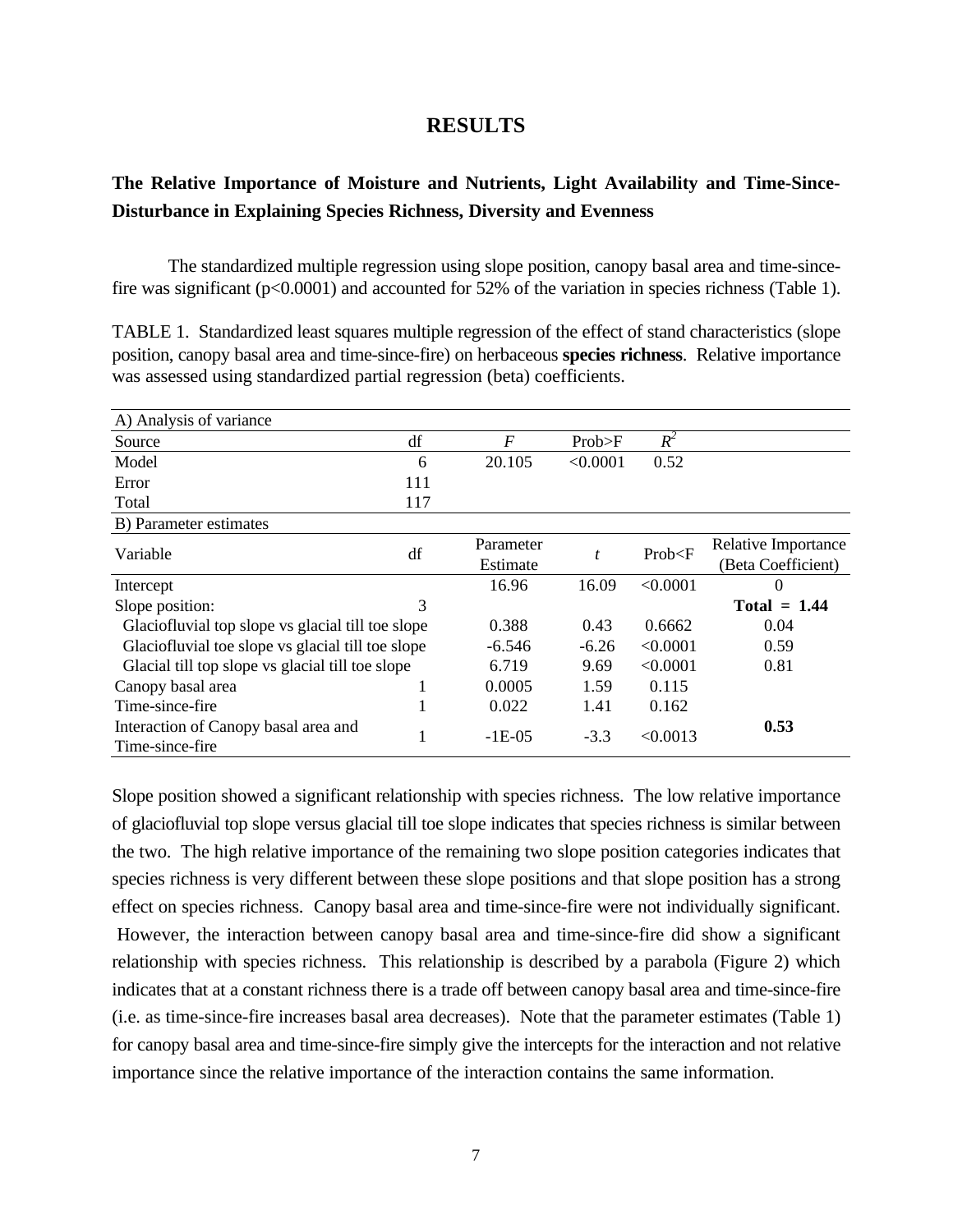

Fig. 2. A contour plot showing how species richness (number on contours) is related to the interaction between canopy basal area  $(m^2/ha)$  and time-since-fire (years) predicted from the standardized least squares multiple regression. The parabolic relationship indicates that there is a trade-off between canopy basal area and time-since-fire and that species richness decreases as stands age and as canopies become denser.

The standardized multiple regression for diversity (Table 2) and evenness (Table 3) showed the same trend in relative importance as species richness, where slope position had the highest relative importance and the interaction between canopy basal area and time-since-fire had the next highest relative importance. However, only 47% of the variation in diversity and only 16% in evenness is accounted for. Therefore, from the relationship  $H = ln(S) + ln(E)$  (Buzas and Hayek 1996), diversity is largely determined by species richness.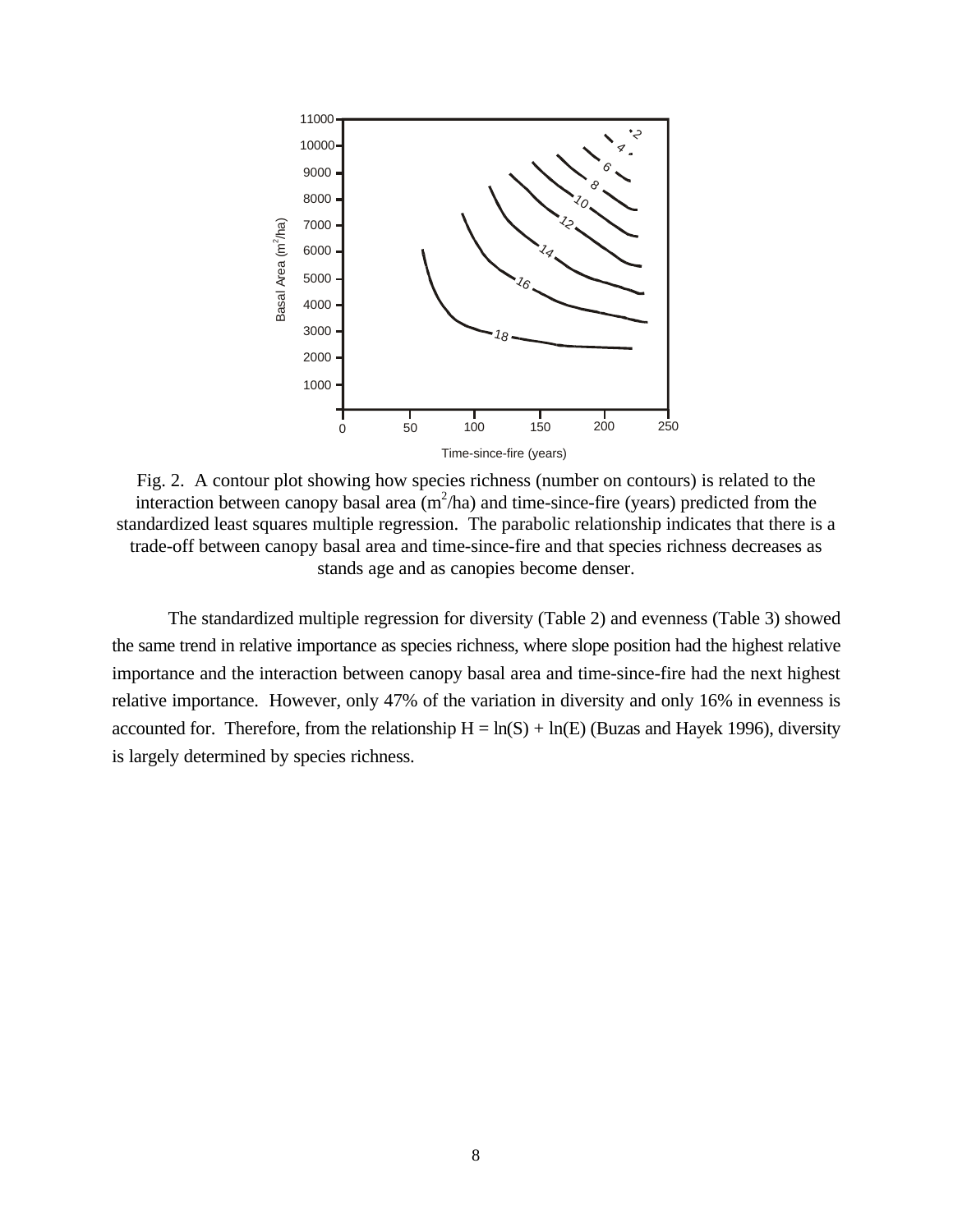TABLE 2. Standardized least squares multiple regression of the effect of stand characteristics (slope position, canopy basal area and time-since-fire) on herbaceous **species diversity**. Relative importance was assessed using standardized partial regression (beta) coefficients

| A) Analysis of variance                           |         |                |              |                    |                     |
|---------------------------------------------------|---------|----------------|--------------|--------------------|---------------------|
| Source                                            | df      | $\overline{F}$ | Prob>F       | $R^2$              |                     |
| Model                                             | 6       | 16.26          | < 0.0001     | 0.47               |                     |
| Error                                             | 111     |                |              |                    |                     |
| Total                                             | 117     |                |              |                    |                     |
| B) Parameter estimates                            |         |                |              |                    |                     |
|                                                   |         | Parameter      |              |                    | Relative Importance |
|                                                   |         | Estimate       |              |                    | (Beta Coefficient)  |
| Intercept                                         |         | 2.33           | 30.83        | < 0.0001           | $\theta$            |
| Slope position:                                   | 3       |                |              |                    | $Total = 1.49$      |
| Glaciofluvial top slope vs glacial till toe slope |         | 0.0346         | 0.53         | 0.5944             | 0.05                |
| Glaciofluvial toe slope vs glacial till toe slope |         | $-0.519$       | $-6.87$      | < 0.0001           | 0.68                |
| Glacial till top slope vs glacial till toe slope  |         | 0.434          | 8.66         | < 0.0001           | 0.76                |
| Canopy basal area                                 |         | $3E-0.5$       | 1.25         | 0.2144             |                     |
| Time-since-fire                                   |         | 0.0012         | 1.07         | 0.2877             |                     |
| Interaction of Canopy basal area and              |         |                |              |                    |                     |
| Time-since-fire                                   |         |                |              |                    |                     |
| Variable                                          | df<br>1 | $-5.88E-07$    | t<br>$-2.52$ | Prob < F<br>0.0131 | 0.43                |

TABLE 3. Standardized least squares multiple regression of the effect of stand characteristics (slope position, canopy basal area and time-since-fire) on herbaceous **species evenness**. Relative importance was assessed using standardized partial regression (beta) coefficients.

| df                                                | $\boldsymbol{F}$ | Prob>F                  | $R^2$     |                     |
|---------------------------------------------------|------------------|-------------------------|-----------|---------------------|
| 6                                                 | 3.37             | 0.0043                  | 0.16      |                     |
| 111                                               |                  |                         |           |                     |
| 117                                               |                  |                         |           |                     |
|                                                   |                  |                         |           |                     |
|                                                   | Parameter        |                         |           | Relative Importance |
|                                                   | Estimate         |                         |           | (Beta Coefficient)  |
|                                                   | 0.688            | 36                      | < 0.0001  | $\Omega$            |
| 3                                                 |                  |                         |           | $Total = 0.82$      |
| Glaciofluvial top slope vs glacial till toe slope |                  | $-2.36$                 | 0.02      | 0.29                |
| Glaciofluvial to eslope vs glacial till to eslope | 0.0511           | 2.59                    | 0.011     | 0.33                |
| Glacial till top slope vs glacial till toe slope  | $-0.022$         | $-1.75$                 | 0.083     | 0.2                 |
|                                                   | $-5E-06$         | $-0.76$                 | 0.045     |                     |
|                                                   | 10.00017         | $-0.62$                 | 0.539     |                     |
| Interaction of Canopy basal area and              |                  |                         |           | 0.23                |
|                                                   |                  |                         |           |                     |
|                                                   | df               | $-0.0387$<br>$16.3E-08$ | t<br>1.08 | Prob < F<br>0.285   |

Species richness and diversity (Table 4) were significantly different between all combinations of slope positions  $(p<0.05)$  with the exception of glaciofluvial top slopes and glacial till toe slopes (p>0.05). Therefore, within substrates, species richness and diversity decrease from top slopes to toe slopes. Evenness (Table 4) was only significantly different between glaciofluvial top and toe slopes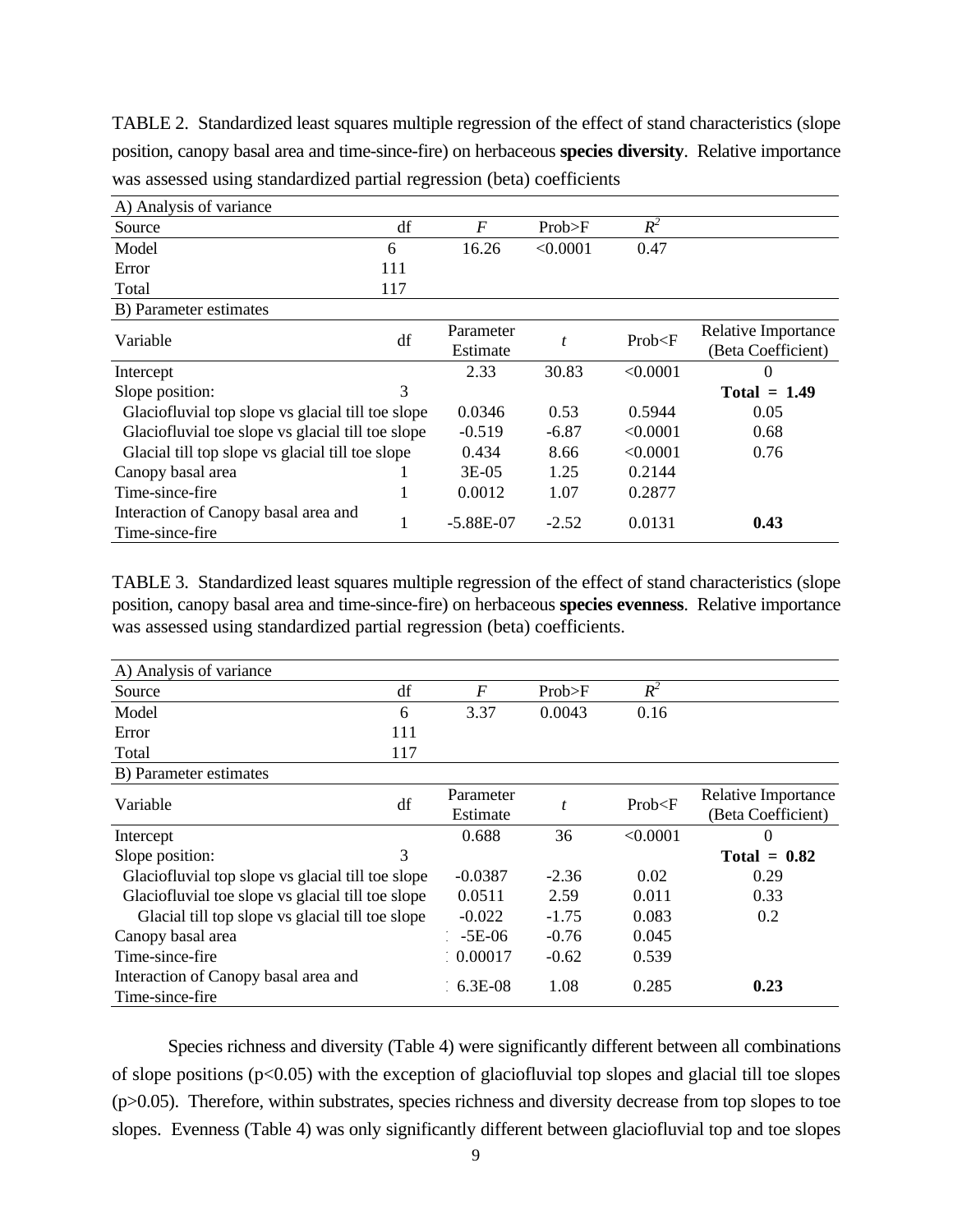and between glacial till toe slopes and glaciofluvial top slopes  $(p<0.05)$ . The results from the standardized multiple regression (Tables 1-3) and the multiple comparisons for slope position (Table 4) were consistent.

TABLE 4. Mean understory vascular plant species richness, diversity and evenness divided by slope position

| Slope position          | Richness | Diversity | Evenness |
|-------------------------|----------|-----------|----------|
| Glaciofluvial top slope | 17.5     | 2.38      | 0.659    |
| Glaciofluvial toe slope | 10.07    | 1.8       | 0.752    |
| Glacial till top slope  | 23.15    | 2.75      | 0.686    |
| Glacial till toe slope  | 15.03    | 2.32      | 0.732    |

These comparisons can be summarized with respect to canopy species (Figure 3), since canopy species are organized according to slope position (Bridge and Johnson 2000). On glaciofluvial top slopes, jack pine stands are relatively species rich and diverse while toe slope black spruce stands have fewer species and are less diverse. On glacial till top slopes, aspen stands are species rich and diverse and toe slope mixedwood stands of aspen, white spruce and balsam fir are species poor and less diverse. However, jack pine stands and mixedwood stands have similar species richness and diversity even though jack pine stands are found on the top slopes of glaciofluvial substrates and mixedwood stands are found on toe slopes of glacial till. Evenness is only significantly different between jack pine and black spruce stands and between jack pine and mixedwood stands. However, remember that within slope position (i.e. canopy species), richness will differ because of basal area and age (Figure 2).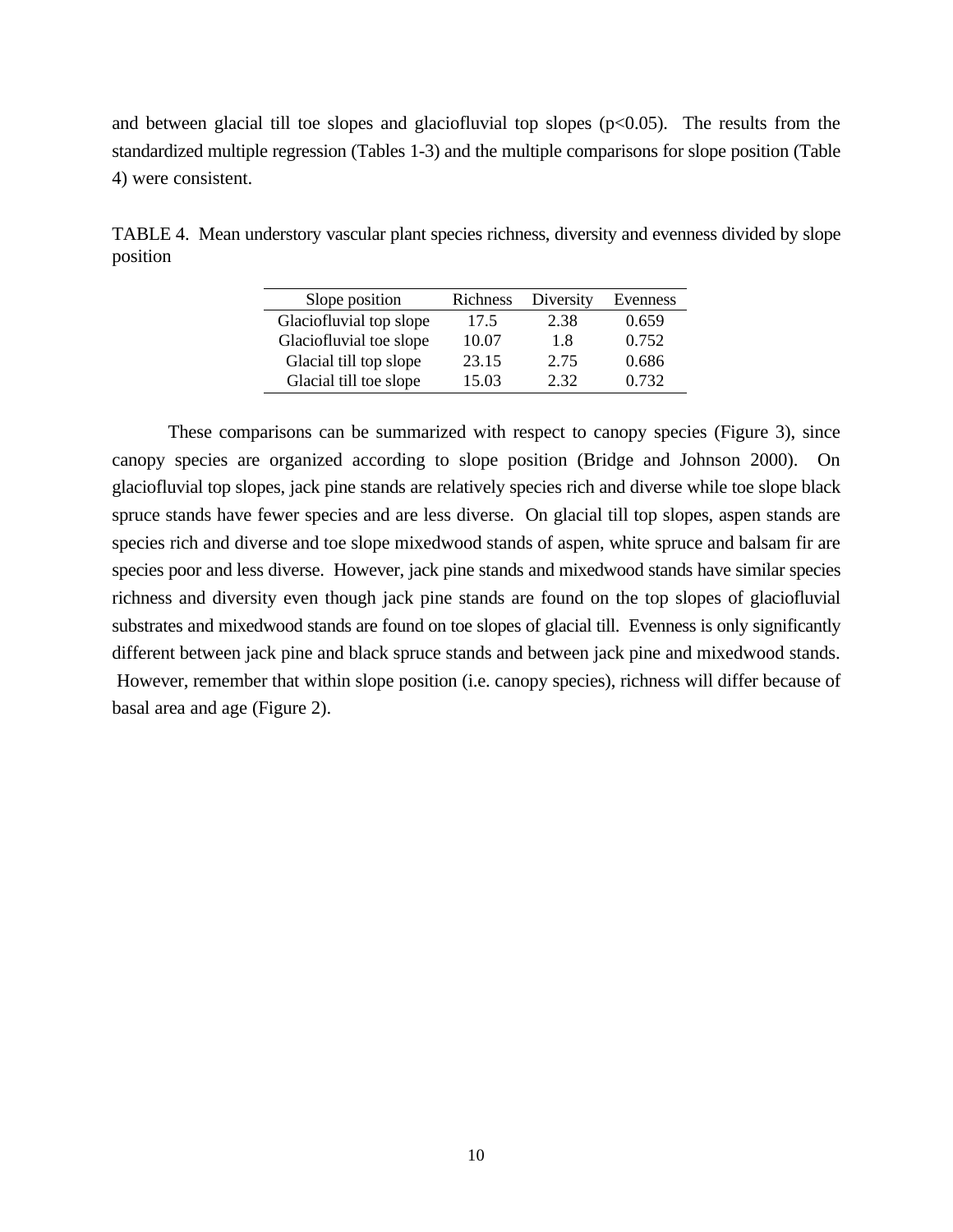

Fig. 3. General landscape patterns of vegetation composition where the shapes of the hillslopes depict the actual profile of most hillslopes in the southern mixedwood boreal forest (cf. Bridge and Johnson 2000). The tree symbols depict the general change in dominant canopy species down the hillslope, which is based on the relationship between stand positions on the moisture and nutrient gradients, and the stand distances from the ridgeline. Mean understory species richness is represented on the hillslopes using grey scales, where dark grey represents high species richness and light grey represents low species richness. Mean species richness values with the same letter are not significantly different  $(p<0.05)$  based on multiple comparisons and the Tukey-Kramer MSD test.

#### **Species Richness in Relation to Community Organization**

In our study area the community is organized such that high species richness is correlated to narrow tolerances and high overlap. Mean tolerance decreases with increasing species richness (Figure 4).



Fig. 4. The relationship between mean tolerance width and species richness of stands on glaciofluvial or glacial till substrate.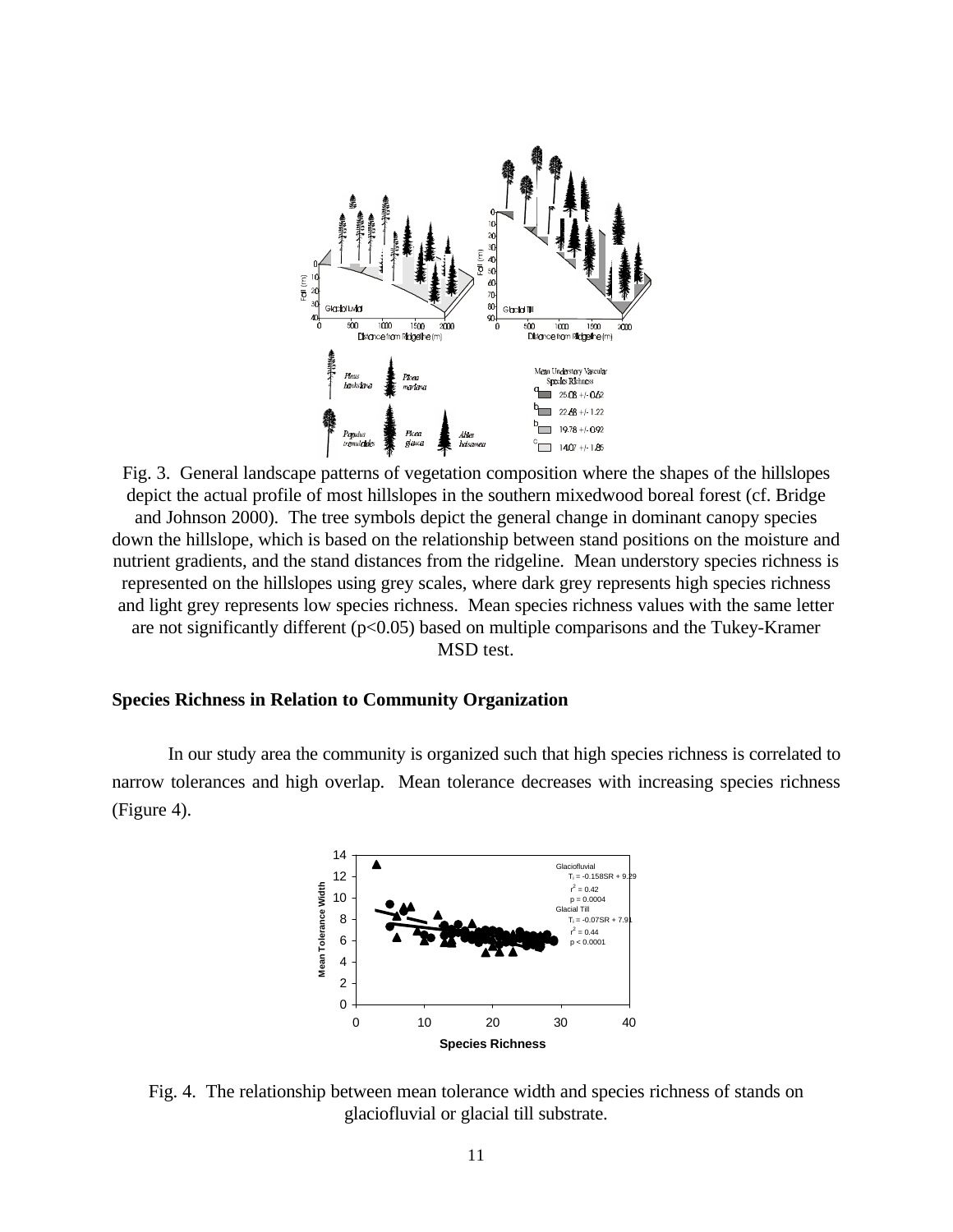From what we know of richness and slope position (Figure 3) we can now state further that mean tolerance decreases from top slopes to toe slopes on both glaciofluvial (p=0.0002) and glacial till (p<0.0001). Thus, when species richness was high, tolerances were narrow. Mean tolerance of species in glaciofluvial stands was about half of those found in glacial till stands and mean richness in glaciofluvial stands was about 70% of richness in glacial till stands. However, regardless of substrate, top slopes supported significantly more rare species than toe slopes (Table 5).

| <b>Slope Position</b>   | Average number of species with a   | Standard  |
|-------------------------|------------------------------------|-----------|
|                         | relative frequency of less than 5% | Deviation |
| Glaciofluvial top slope | 9.22                               | 5.22      |
| Glaciofluvial toe slope | 4.17                               | 4.49      |
| Glacial till top slope  | 13.94                              | 4.33      |
| Glacial till toe slope  | 735                                | 51        |

TABLE 5. The average number of species with a relative frequency of less than 5% (rare) within a stand and the standard deviation.

Species richness was positively correlated to the overlap of species= tolerances (Figure 5). Overlap generally decreased from top slopes to toe slopes. Therefore, overlap was highest where species richness was high and lowest where species richness was poor. The decrease in overlap was more rapid in glaciofluvial stands than in glacial till stands.



Fig. 5. The relationship between the overlap of tolerances along the glaciofluvial and glacial till hillslope where slope position was divided into intervals of distance from the ridgeline (see methods).

Beta diversity, the similarity in composition between different slope positions, ranged from 48% to 71% (Table 6). Glacial till top slopes and toe slopes had the highest beta diversity of 71%.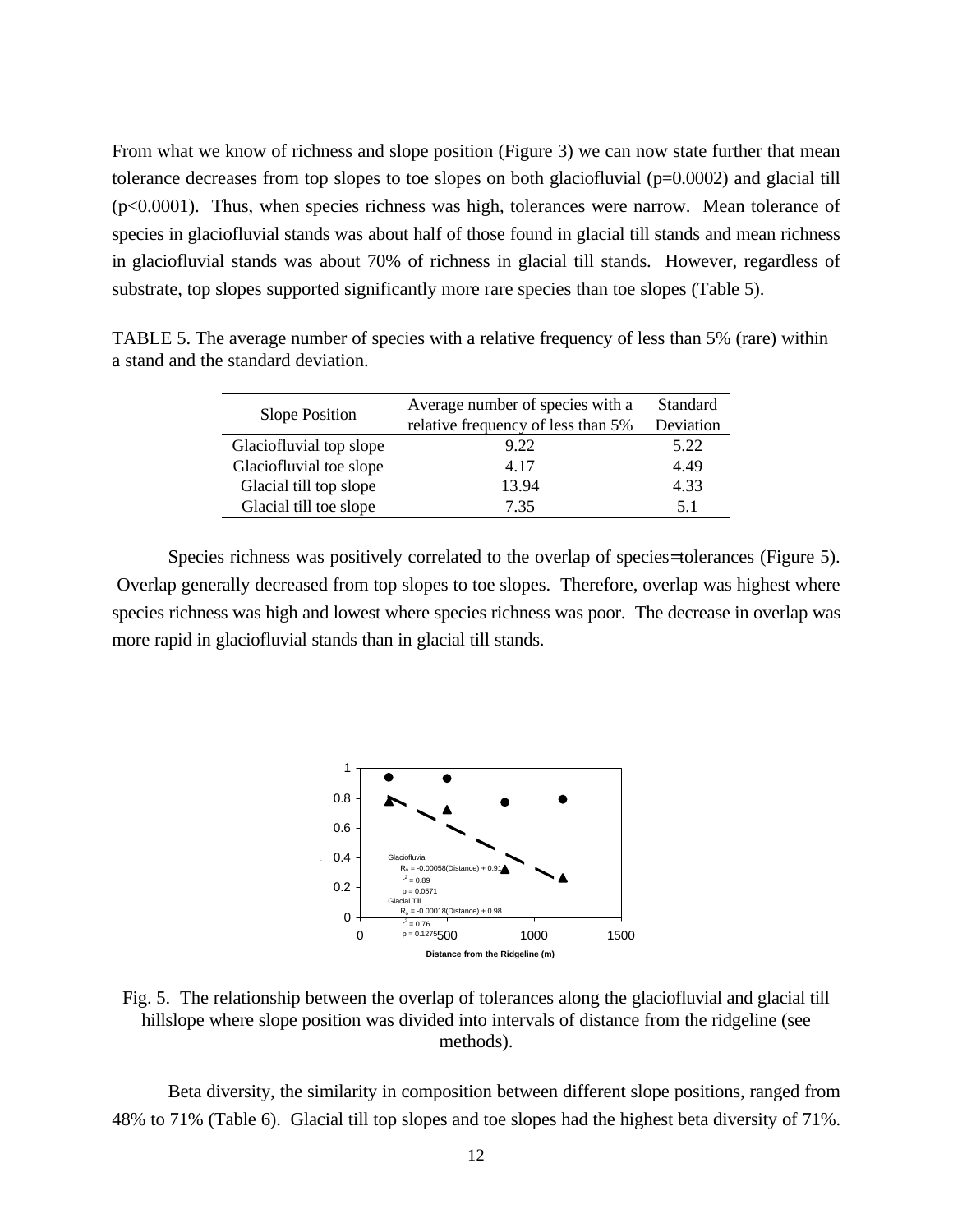|                         | Glaciofluvial |           |           | Glacial till |
|-------------------------|---------------|-----------|-----------|--------------|
| Slope position          | top slope     | toe slope | top slope | toe slope    |
| Glaciofluvial top slope | 1.00          |           |           |              |
| Glaciofluvial toe slope | 0.59          | 1.00      |           |              |
| Glacial till top slope  | 0.54          | 0.48      | 1.00      |              |
| Glacial till toe slope  | 0.56          | 0.55      | 0.71      | 1.00         |

TABLE 6. Beta diversity (calculated as percent similarity) between each pair of slope positions.

In summary, tolerances, overlap and percent of rare species decreased from top slopes to toe slopes. In addition, beta diversity was high (averaging 57%) across slope positions. Glacial till slopes have more overlap, narrow tolerances, more rare species, higher beta diversity and are richer than glaciofluvial slopes.

#### **The Landscape Pattern of Species Richness**

The supervised classification (Figure 6) using canopy species, hillslope position and the timesince-fire map was 76% accurate and had a kappa coefficient of 0.72. The majority of pixels were correctly classified (Table 7) with accuracies (reading diagonal in the table) ranging from 60.4% for glaciofluvial to 92.1% for low density aspen. The greatest misclassifications occurred between adjacent classes, e.g. glaciofluvial species rich and poor classes and glacial till species rich and poor classes (Table 7). This likely occurs because continuous variables have been divided into discrete classes.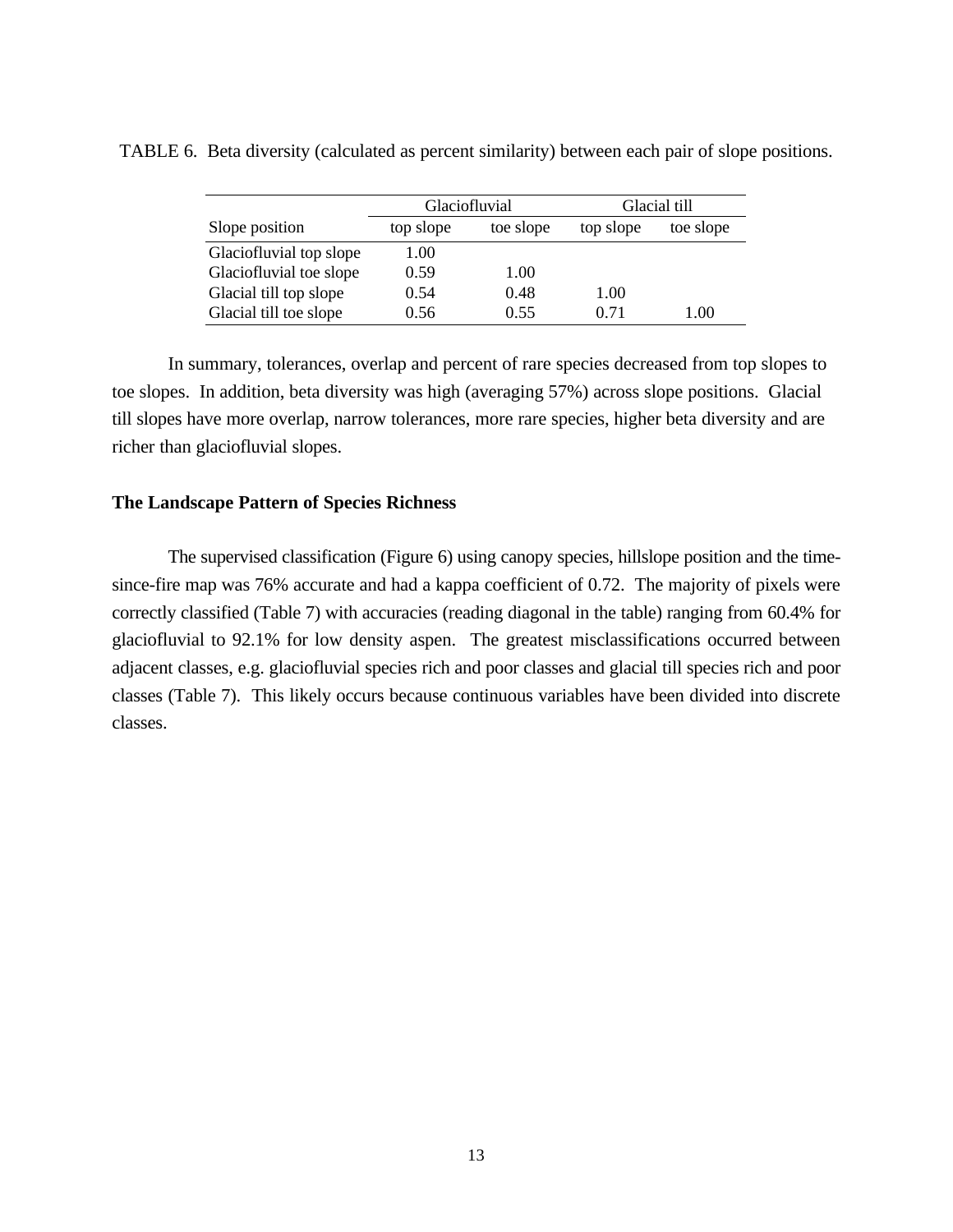TABLE 7. Error matrix: the percentage of pixels assigned to a category (using a maximum likelihood classifier (PCI Inc.)) relative to the actual category as verified by field data. The columns represent the field data while the rows indicate the classification generated from the LANDSAT TM image. Reading diagonal in the table gives the percentage of pixels correctly assigned to a category.

|                                      |      | Percent Pixels Classified by Category |                        |          |                                             |                |          |                |                |                                     |                |                |
|--------------------------------------|------|---------------------------------------|------------------------|----------|---------------------------------------------|----------------|----------|----------------|----------------|-------------------------------------|----------------|----------------|
|                                      |      | Glaciofluvial                         |                        |          | <b>Glacial Till</b>                         | Treed          | Shrub    |                |                | Deep Shallow Intermittent Grassland |                | Low<br>Density |
| Category                             | Null | <b>Species Rich</b>                   | <b>Species</b><br>Poor |          | Species Rich Species Poor Marsh Marsh Lakes |                |          |                | Lakes          | Lakes                               |                | Aspen          |
| <b>Glaciofluvial Species</b><br>Rich | 1.6  | 60.4                                  | 15.2                   | 5.1      | 7                                           | 3.5            | 4.7      | $\overline{0}$ | $\mathbf{0}$   | $\theta$                            | $\overline{0}$ | 2.5            |
| <b>Glaciofluvial Species</b><br>Poor | 2.7  | 3.4                                   | 82.4                   | 3.4      | 7.4                                         | $\overline{0}$ | 0.7      | $\mathbf{0}$   | $\overline{0}$ | $\mathbf{0}$                        | $\mathbf{0}$   | $\mathbf{0}$   |
| <b>Glacial Till Species Rich</b>     | 8.5  | 5.4                                   | 7.1                    | 63.5     | 11.5                                        | 1.1            | 1.1      | $\mathbf{0}$   | $\theta$       | $\Omega$                            | $\Omega$       | 1.8            |
| <b>Glacial Till Species Poor</b>     | 7.7  | 4.3                                   | 9.6                    | 13.6     | 63.3                                        | 1.3            | 0.2      | $\Omega$       | $\Omega$       | O                                   |                | $\Omega$       |
| <b>Treed Marsh</b>                   | 5.4  | 4.4                                   | 4.9                    | 1.5      | 1.7                                         | 77.5           | 4        | $\Omega$       | $\Omega$       |                                     |                | 0.6            |
| Shrub Marsh                          | 10.4 | 5.3                                   | 0.1                    | 0.4      | $\Omega$                                    | 8.6            | 67.3     | $\Omega$       | $\Omega$       | 0.4                                 | 0.8            | 6.7            |
| Deep Lakes                           | 11.8 | $\Omega$                              | $\Omega$               | $\theta$ | $\Omega$                                    | $\Omega$       | $\theta$ | 84.5           | 1.7            | 2.1                                 |                | $\theta$       |
| <b>Shallow Lakes</b>                 | 4.7  | $\Omega$                              | $\Omega$               | 0        | $\Omega$                                    | $\Omega$       | 0.1      | 26.7           | 66.1           | 2.4                                 | $\theta$       | $\Omega$       |
| Intermittent Lakes                   | 13.6 | $\theta$                              | $\Omega$               | 0        | $\Omega$                                    | $\Omega$       | 0.1      | 1.8            | $\theta$       | 84.5                                |                | $\Omega$       |
| Grassland                            | 13.5 | $\Omega$                              | $\Omega$               | $\theta$ | $\Omega$                                    | $\Omega$       | 4.3      | $\theta$       | $\theta$       | $\Omega$                            | 82.2           | $\Omega$       |
| Low Density Aspen                    | 1.6  | 0.8                                   | $\Omega$               | $\Omega$ | $\theta$                                    | 0.6            | 4.8      | $\theta$       | $\theta$       | $\Omega$                            | 0.1            | 92.1           |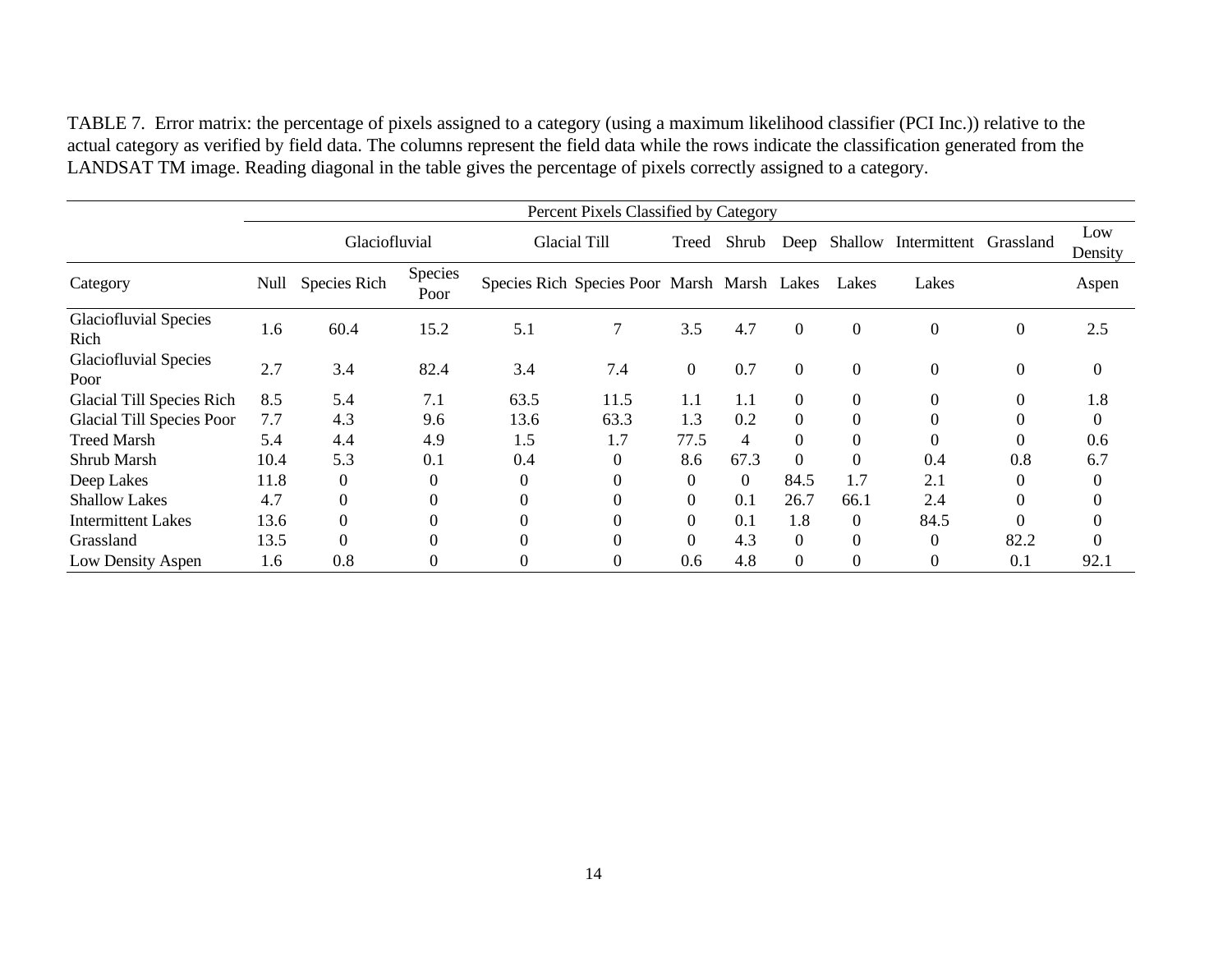# AVAILABLE IN HARD COPY ONLY

Fig. 6. The upland understory plant species richness for Prince Albert National Park based on a supervised classification using the canopy species, hillslope position, substrate and a time-sincefire map.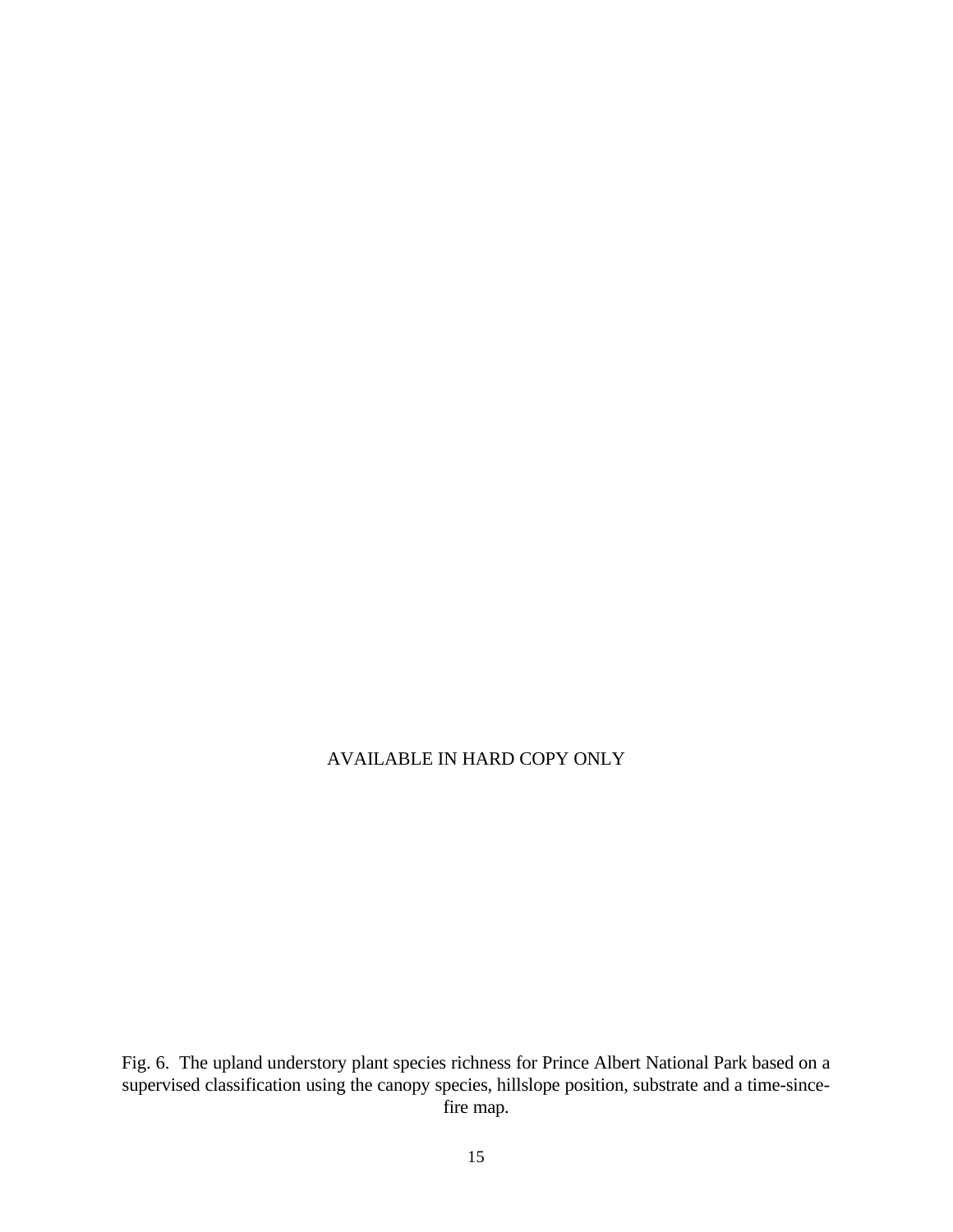#### **DISCUSSION**

The mixedwood boreal forest (cf. Rowe 1972) of western Canada is relatively poor in vascular plant species. In the 121 stands sampled, 122 vascular species were recorded, 6 of which were trees. Further, the similarity between stands (beta diversity) was high. All pairs of stands shared at least 48% of their vascular species. Richness was the primary determinant of diversity, evenness being relatively constant.

The environmental variables of moisture and nutrients (i.e. slope position) are relatively more important in predicting herbaceous plant species richness, diversity and evenness compared to light availability and time-since-fire. Moisture and nutrient gradients are related to topographic position on the hillslope and surficial geology (Bridge and Johnson 2000). Therefore, the hillslope is the fundamental unit of species richness and diversity. Hillslopes are not assembled on the landscape randomly but are structured according to ridgelines and stream channels. Therefore, moisture and nutrient gradients are prevalent across the landscape due to the repeatability of hillslopes (Bridge and Johnson 2000). As soil water diverges on top slopes and converges on toe slopes (Anderson and Burt 1977, Harr 1977, Sinai et al. 1981, O-Loughlin 1981, 1986, Wood et al. 1988), it carries with it nutrients that are leached from top slopes to accumulate in toe slopes (Trudgill 1988, Litaor 1992, Tsuboyama et al. 1994). Therefore, top slopes of similar surficial material are relatively dry and nutrient poor while toe slopes are wet and nutrient rich (Malo et al. 1974, Harr 1977, Anderson and Burt 1977, Johnson 1981, O-Loughlin 1981, Sinai et al. 1981, Ciha 1994, Bridge and Johnson 2000).

Communities are organized along the moisture and nutrient (hillslope) gradient such that species rich communities show high overlap of narrow tolerances. The narrow tolerances result in a greater subdivision of the gradient and this allows for not only more species (high species richness) but also more species with lower abundances (more rare species). Species with narrow tolerances also have lower relative abundances (McNaughton and Wolf 1970, Johnson 1977) and lower biomass (Parrish and Bazzaz 1976). A possible reason for this is that species with wide tolerances and high abundance interact with individuals of the same species so that divergence of the individual-s tolerance occurs and thus the species= tolerances increase (Johnson 1977). Narrow tolerance species interact with individuals of different species. This interaction does not cause the divergence of tolerances to the same extent. Consequently, tolerances remain narrow and species diversity remains high.

The overlap of tolerances in communities is organized such that overlap decreases as species richness decreases. The high overlap is due to the high beta diversity between communities. Compared with glacial till stands, glaciofluvial stands have narrower mean tolerance widths and lower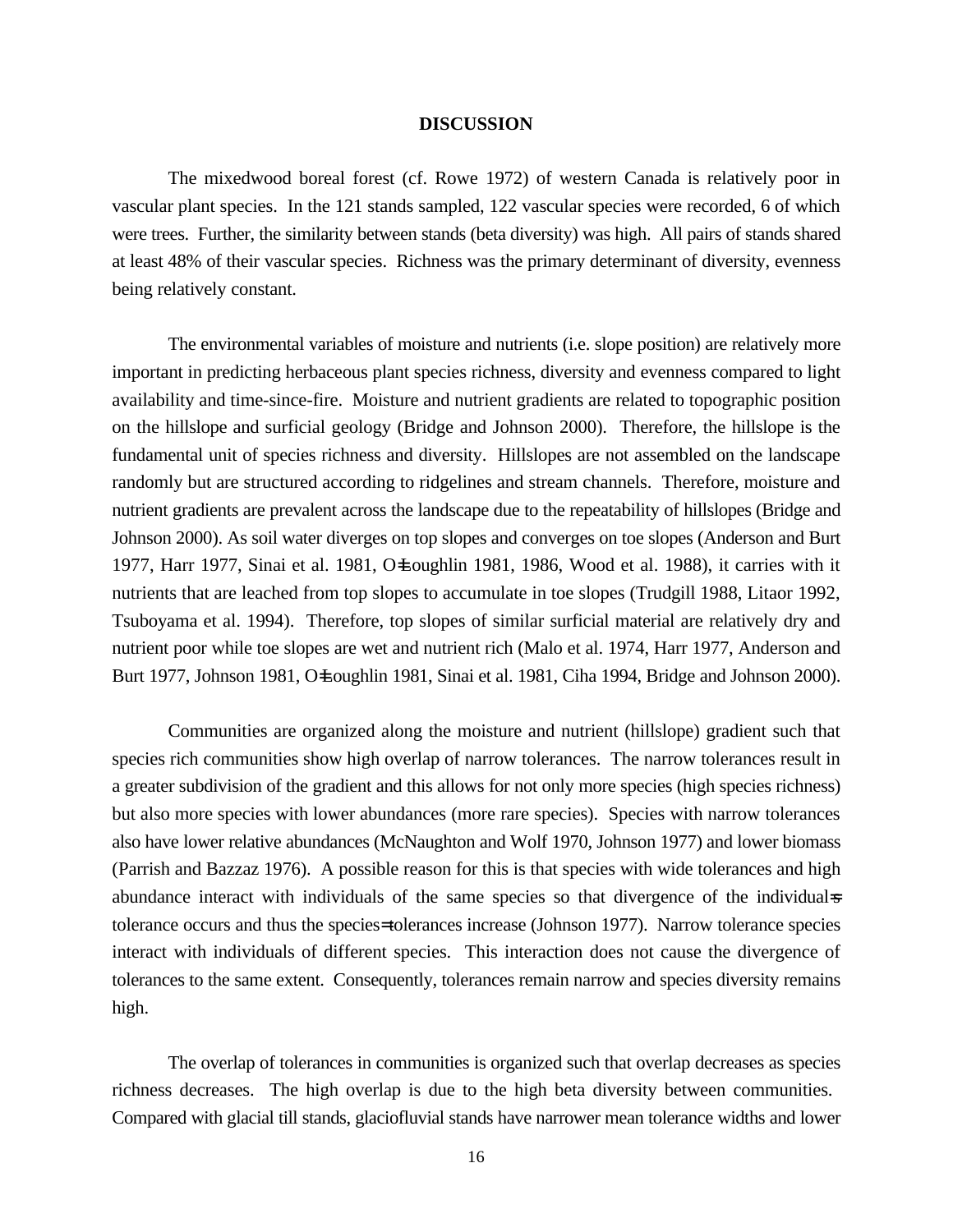overlap and thus 20% lower beta diversity. Further, glaciofluvial overlap is low because mean tolerance width is narrower on glaciofluvial top slopes than on glacial till top slopes.

It is not too surprising that the interaction between light availability (canopy basal area) and time-since-fire is more important in determining species richness, diversity and evenness than either of these variables separately. Many studies in the boreal forest have suggested that light availability and time interact to produce understory vegetation patterns (e.g. De Grandpré et al. 1993, Lieffers 1994, De Grandpré and Bergeron 1997). As richness (Figure 2) remains constant, the trade-off is between high basal area (low light availability) and a short time-since-fire or low basal area and a long time-since-fire. Thus, there are two means of maintaining the same level of richness. The levels of richness (Figure 2) also show the effect of slope position (moisture and nutrient gradients) with high richness on top slopes and the low richness on toe slopes. However, again remember that within a slope position (i.e. canopy species), richness is also determined by basal area (light availability) and age (time-since-fire).

The pattern of understory plant species richness is related to the pattern of canopy trees where trembling aspen stands have high species richness and high diversity, jack pine and mixedwood stands have intermediate species richness and diversity and black spruce stands have low species richness and diversity. This is because both the canopy trees (Bridge and Johnson 2000) and the understory herbaceous richness are organized primarily by moisture and nutrient gradients which are determined at the hillslope scale. The similarity in richness and diversity between jack pine and mixedwood stands is likely due to a combination of both moisture gradients and light availability. Both moisture and nutrients increase downslope due to the surficial geology, however the magnitudes of moisture and nutrients differ. On glaciofluvial substrate, under jack pine stands, moisture and nutrients are low while downslope black spruce stands are characterized by high moisture and nutrients. On glacial till, moisture is low and nutrients are intermediate in aspen stands while further downslope in mixedwood stands moisture is intermediate and nutrients are high (Bridge and Johnson 2000). Therefore, both jack pine and mixedwood stands dominate the intermediate portion of the moisture gradient (Bridge and Johnson 2000). Also, light availability in mixedwood and jack pine stands is similar since light availability is greatest in aspen stands, lower in white spruce stands (Lieffers and Stadt 1994) and intermediate in pine stands. In a mixedwood stand of aspen and white spruce, light availability should also be intermediate.

Perhaps one of the most interesting results of this study is the ability to map species richness at the landscape scale. A LANDSAT TM image for cover type and amount, the DEM for hillslope position (i.e. moisture and nutrients) and the time-since-fire map were used to produce a supervised classification of richness (the most important determinant of diversity). Misclassification occurred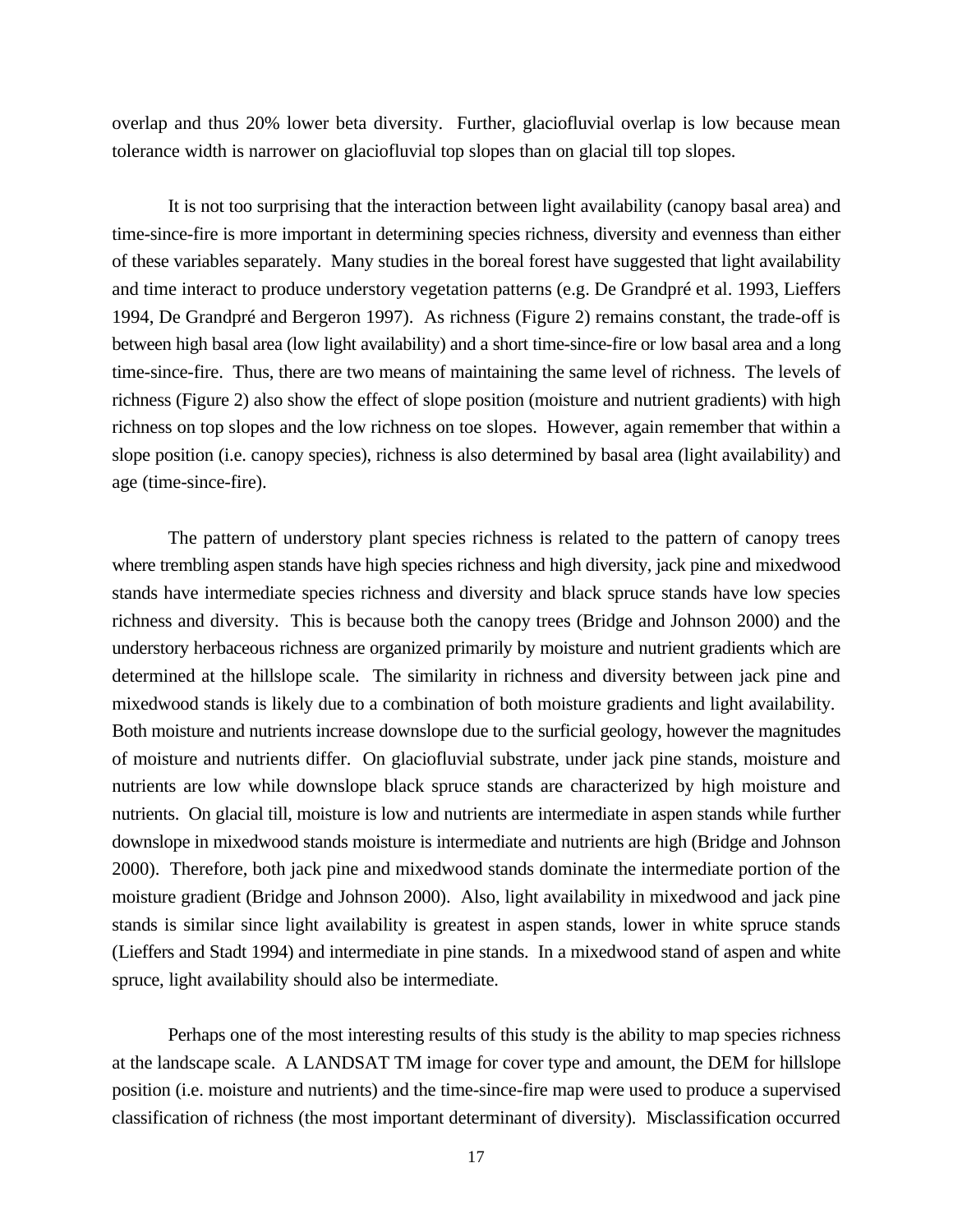between slope positions of similar surficial geology. The richness map reveals that the pattern of richness shows small scale variability. This is due to the importance of hillslope position in determining both moisture and nutrient gradients and canopy species and coverage. Comparison of the richness map to the time-since-fire map (Figure 7) shows that under the present fire frequency regime, the larger scale pattern of forest age caused by fire is not clearly reflected in the richness map. In short, the hillslope appears to be a more fundamental unit of species richness than fire.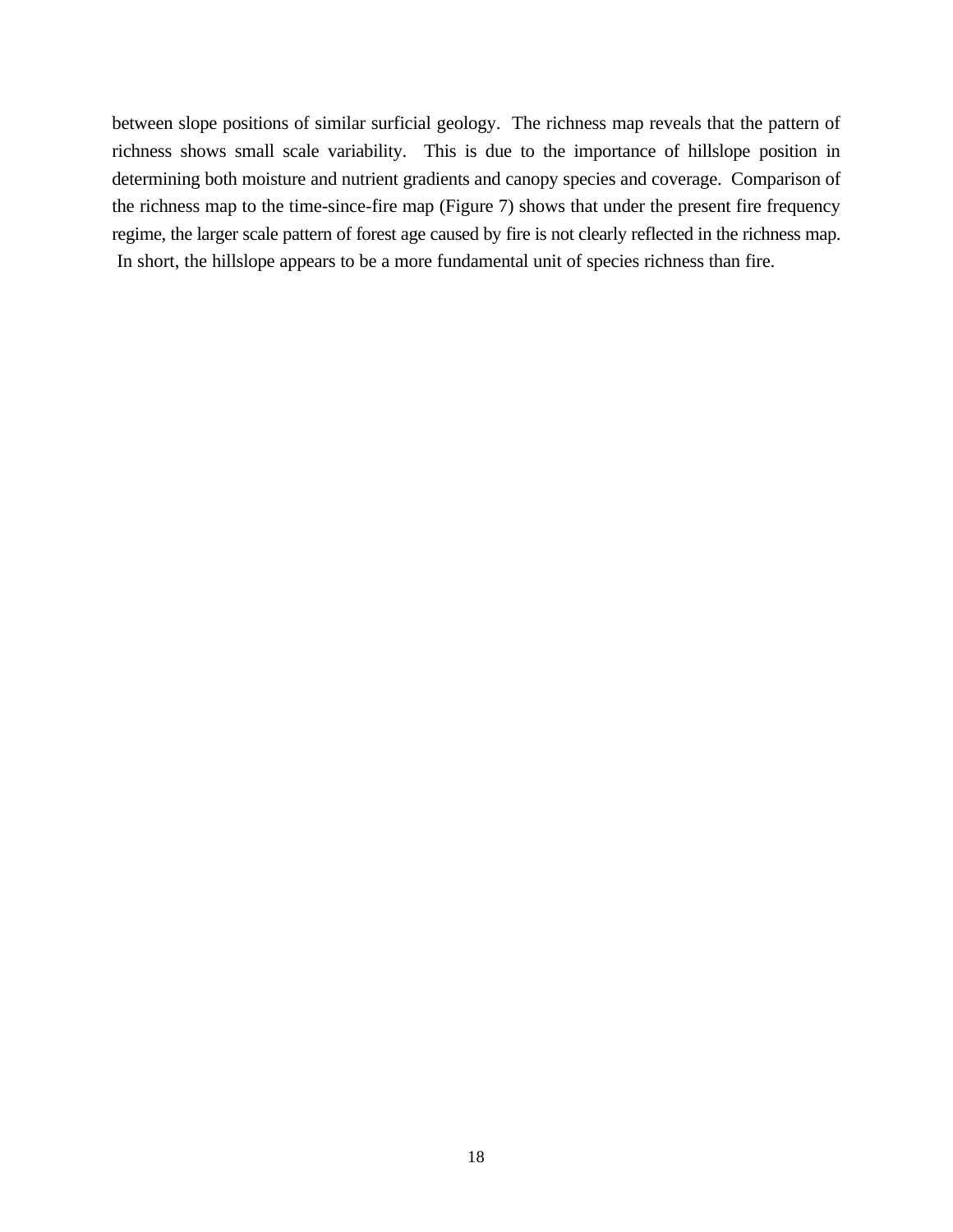# AVAILABLE IN HARD COPY ONLY

Fig. 7. A digitized map of time since the last fire in Prince Albert National Park (Weir et al. 2000). The map colours range from light grey for the youngest stands through to dark grey for the oldest stands. The lakes are coloured white.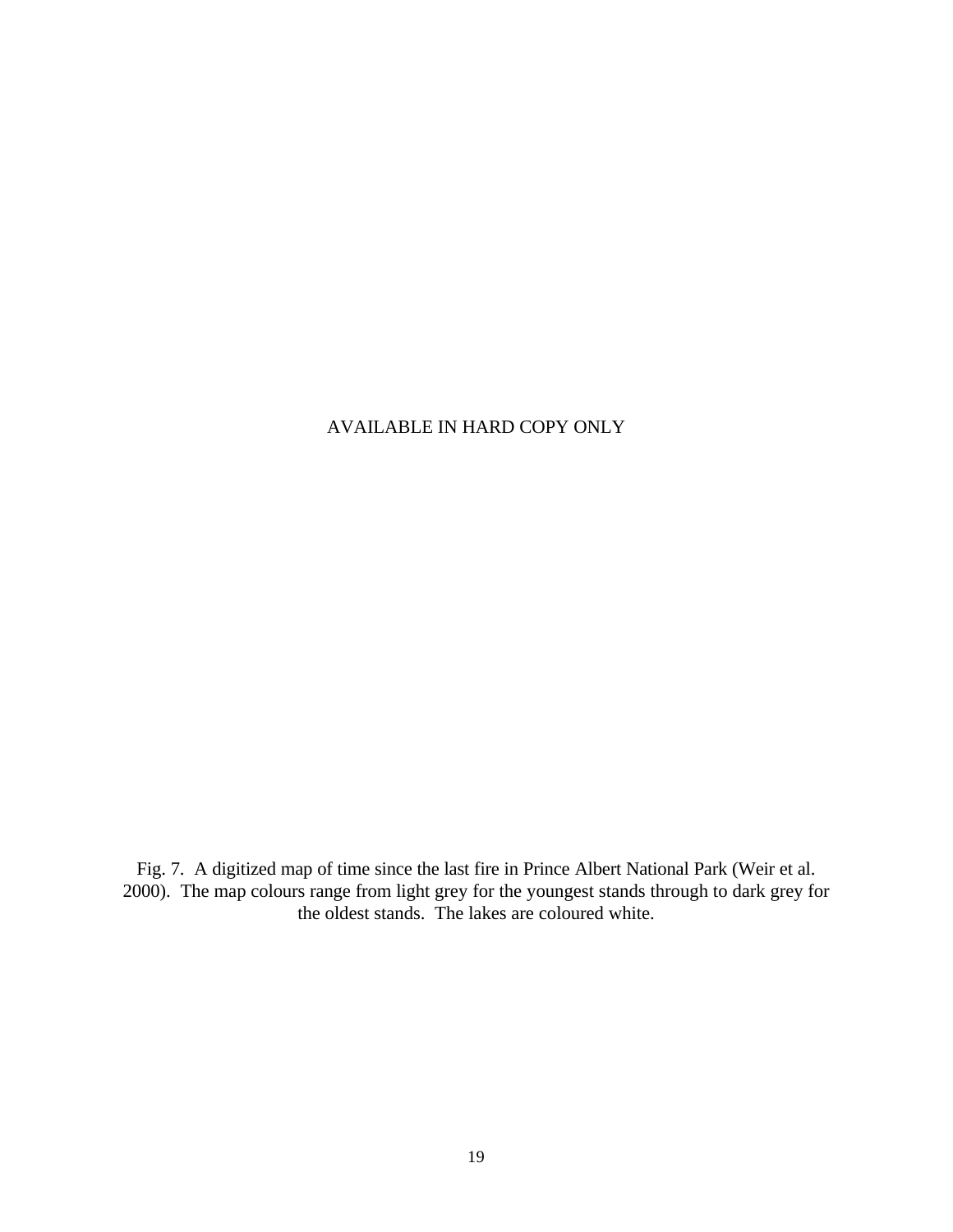#### **APPLICATIONS**

Over the last 25 years, forest management has changed from a goal of simply regenerating the target tree species to sustainable ecosystem-based forest management (Perry 1998). Concern has centred on the conservation of biodiversity (Walton 1997, Boyle 1998). Conservationists suggest that managers should maximize the number of species preserved (Walton 1997), often with little understanding of ecological processes (Pickett et al. 1992). In fact, one goal of ecosystem-based forest management is to preserve biodiversity by emulating the matural= (pre-European) disturbance regime (Hunter 1993, Attiwell 1994, Bender 1994, Weetman 1994). This goal implies that natural disturbance play a significant, if not principal, role in determining diversity and that the variation in disturbance in the past (natural) is preferable to the current (European) disturbance variation. Thus, emulation, usually through forestry practices, is intended to remain within this preferred natural disturbance variation. Further, ecosystem management often implies that current and past forestry practices are outside of this natural disturbance variation and that diversity has changed as a consequence.

The boreal forest is considered a fire dominated ecosystem because fire is the primary large scale disturbance. This implies that fire is the principal determinant of diversity. However, as we have seen in this study, the vascular plant diversity in the mixedwood boreal forest is primarily determined by the moisture and nutrient gradient. This gradient is determined by the hillslope hydrology and surficial geology. Thus the primary pattern of vascular plant diversity is determined by both the hillslope shapes and the hillslope assembly between ridgelines and streams. The hillslopebasin structure ensures that species occupy a constant proportion of the basin regardless of basin size (Bridge 1996). This characteristic is due to the allometric relationship between drainage basin area and length. Large basins are thus disproportionately longer and narrower than smaller basins and therefore, hillslope length tends to remain constant (Hack 1957, Gray 1961, Shreve 1974, Newsson 1978). Thus, hillslope and surficial geology are the principal determinants of the variation in vascular plant diversity across the landscape.

Time-since-fire does affect diversity through its interaction with canopy coverage. Figure 2 shows clearly how these three variables organize vascular plant diversity. In the mixedwood boreal forest, the fire frequency has changed at least twice in the last 200 years (Weir et al. 2000). These changes have been attributed to large scale climatic changes because of their common timing over large parts of the boreal forest (Johnson 1992, Bergeron and Archambault 1993, Johnson et al. 1998). Changes in fire frequency were found to be unrelated to vegetation type, slope or terrain. The variation in the fire cycle (1/fire frequency) has been between 15 years and 75 years. Studies in other parts of the boreal forest have found variation in the fire cycle of the same magnitude but not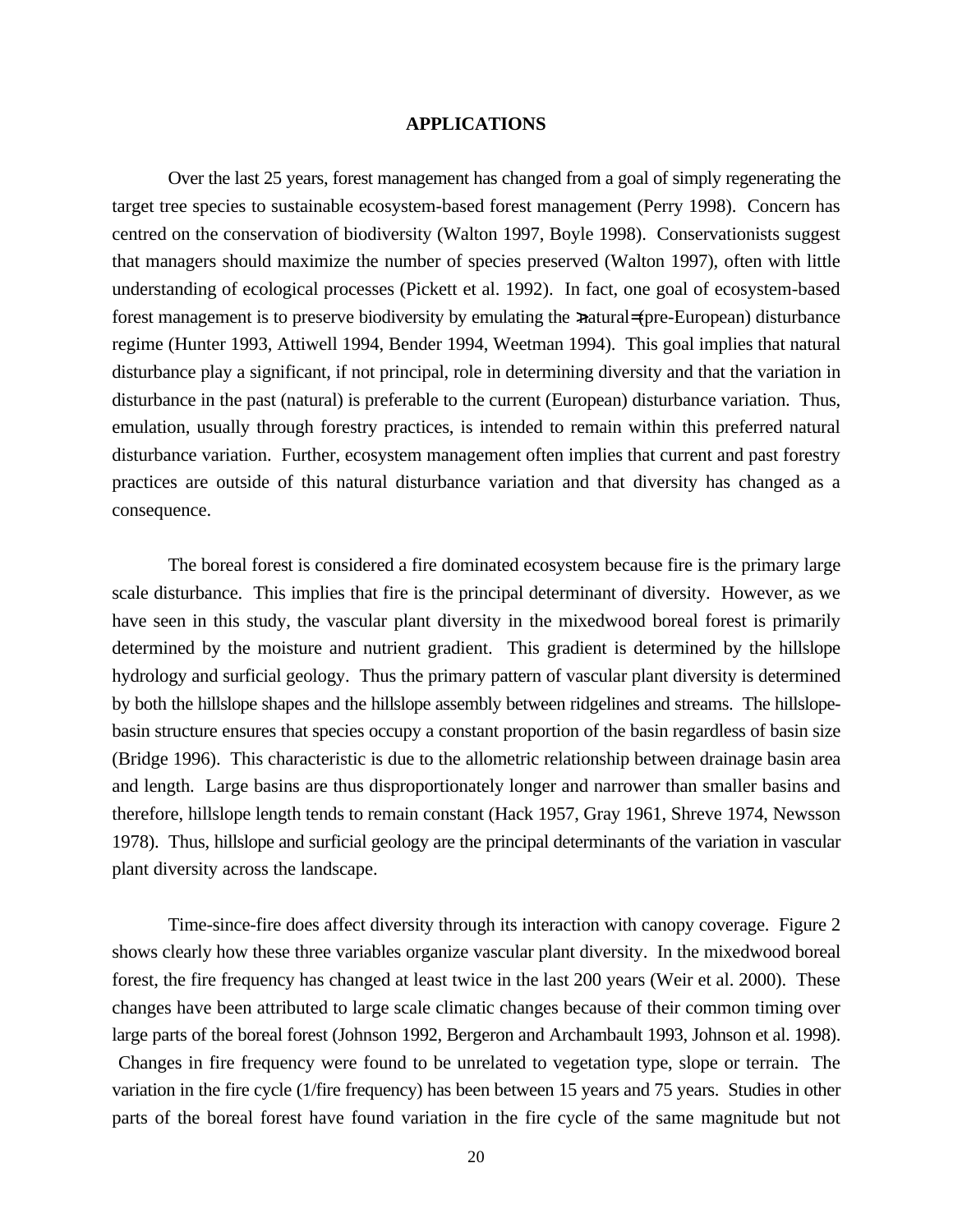necessarily the same values (the fire cycle tends to be longer further north and in the wetter (eastern) parts of the boreal forest) (Johnson 1992, Bergeron and Archambault 1993). In fact, the data on fire frequency suggests that the >natural= situation is frequent changes in fire frequency within a range between approximately 15 and 150 years. Therefore, there is no one preferred historic fire frequency that should necessarily be emulated (Johnson et al. 1998).

What does the variation in fire frequency in the past tell us about variation in diversity in the mixedwood boreal forest? Our findings indicate that shorter fire cycles will increase diversity and longer fire cycles will decrease diversity. However, the variation was never large enough to significantly change the diversity. This assumes that changes in climate were not large enough (or perhaps long enough) to cause major changes in the moisture and nutrient gradient. This assumption, however, should be accepted with considerable care given our level of understanding. Current forestry practises follow a rotation schedule of 70 years (Weyerhaeuser Canada 1999) in keeping with the current approximate 75 year fire cycle. Also cutting is being done to more closely follow the distribution of ages found in the fire frequency distribution before European intervention.

Our results suggest that fire frequency is not the principal determinant of diversity. Instead, the hillslope (and surficial geology) is the fundamental unit of diversity together with its interaction with light and fire (Figure 2). Furthermore, there is no one preferred historic fire frequency that should necessarily be emulated. The Anatural@ average fire cycle has ranged from 15 to 150 years. It is clear that site preparation such as disking and chaining after clear felling will lead to changes in vascular plant composition and sometimes diversity (Chipman 2000). This seems to be a consequence of these site preparation techniques not mimicking litter and duff consumption patterns in fire (Miyanishi et al. 1999). We still have a great deal to learn about fire behavior and its effects to be able to emulate fire in our forestry management (Johnson and Miyanishi in press).

#### **LITERATURE CITED**

- Anderson, M.G. and T.P. Burt. 1977. Automatic monitoring of soil moisture conditions in a hillslope spur and hollow. Journal of Hydrology **33**:27-36.
- Attiwill, P.M. 1994. The disturbance of forest ecosystems: the ecological basis for conservation management. Forest Ecology & Management **63**:247-300.
- Auclair, A.N. and F.G. Goff. 1971. Diversity relations of upland forests in the western Great Lakes area. American Naturalist **105(946)**:499-528.
- Bender, G. 1994. Weldwood and wildlife C an example of leadership in forest stewardship in the private sector. Forestry Chronicle **70**:543-545.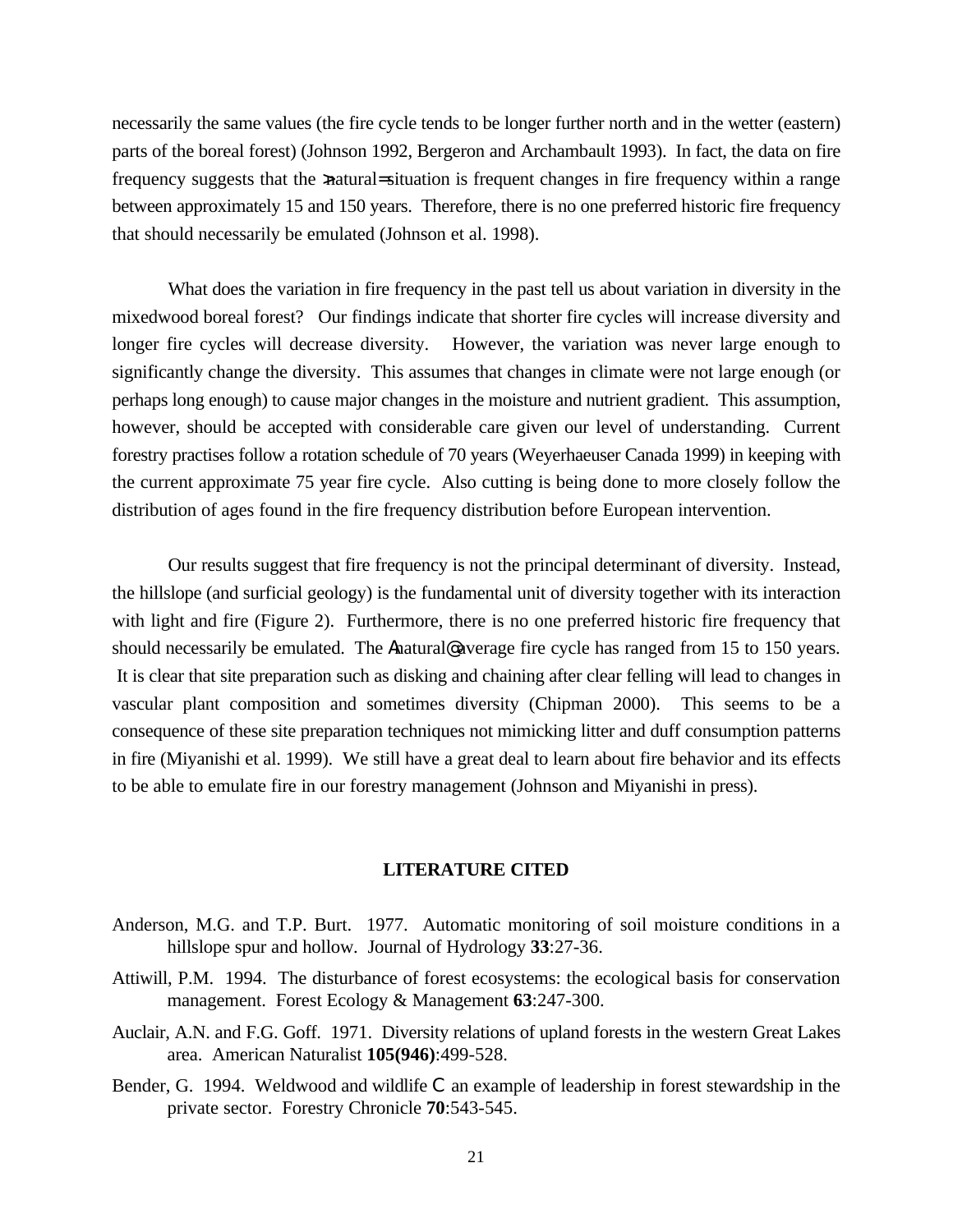- Bergeron, Y. and S. Archambault. 1993. Decreasing frequency of forest fires in the southern boreal zone of Quebec and its relation to global warming since the end of the  $\lambda$  ittle Ice Age=. Holocene **3**:255-259.
- Boyle, T.J.B. 1991. Biodiversity of Canadian forests: Current status and future challenges. The Forestry Chronicle **68(4)**:444-453.
- Bridge, S.R.J. 1996. The landscape scale spatial distribution of vegetation gradients in a mixedwood boreal forest: linking ecological patterns for geomorphic processes across scales. M.Sc. Thesis, University of Calgary, Calgary, Alberta, 116 pp.
- Bridge, S.R.J. and E.A. Johnson. 2000. Geomorphic principles of terrain organization and vegetation gradients. Journal of Vegetation Science **11**:52-70.
- Bull, W.B. 1975. Allometric change of landforms. Geological Society of America Bulletin **86**:1489-1498.
- Buzas, M.A. and L.C. Hayek. 1996. Biodiversity resolution: an integrated approach. Biodiversity Letters **3**:40-43.
- Charron, I. 1998. Sexual recruitment of trees following fire in the mixedwood boreal forest of Saskatchewan, Canada. M.Sc. Thesis. Concordia University, Montreal, Quebec. 109 pp.
- Ciha, A.J. 1984. Slope position and grain yield of soft white winter wheat. Agronomy Journal **76**:193-196.
- Congalton, R. 1991. A review of assessing the accuracy of classifications of remotely sensed data. Remote Sensing of Environment **37**:35-46.
- Constabel, A.J. 1995. Light transmission through boreal mixedwood stands. M.Sc. Thesis, University of Alberta, Edmonton, AB.
- Cottam, G. and J.T. Curtis. 1956. The use of distance measures in phytosociological sampling. Ecology **37**:451-460.
- Cutini, A., G. Matteucci and G.S. Mugnozza. 1998. Estimation of leaf area index with the Li-Cor LAI 2000 in deciduous forest. Forest Ecology & Management **105**:55-65.
- Day, Jr., F.P. and C.D. Monk. 1974. Vegetation patterns on a southern Appalachian watershed. Ecology **55**:1064-1074.
- De Grandpré, L., Gagnon, D. and Y. Bergeron. 1993. Changes in the understory of Canadian southern boreal forest after fire. Journal of Vegetation Science **4**:803-810.
- De Grandpré, L. and Y. Bergeron. 1997. Diversity and stability of understorey communities following disturbance in the southern boreal forest. Journal of Ecology **85(6)**:777-784.
- Dix, R.L. and J.M.A. Swan. 1971. The roles of disturbance and succession in upland forest at Candle Lake, Saskatchewan. Canadian Journal of Botany **49**:657-676.
- Dyrness, C.T. and R.A. Norum. 1983. The effects of experimental fires on black spruce forest floors in interior Alaska. Canadian Journal of Forest Research **13**:879-893.
- Gray, D.M. 1961. Interrelationships of watershed characteristics. Journal of Geophysical Research **66**:1215-1223.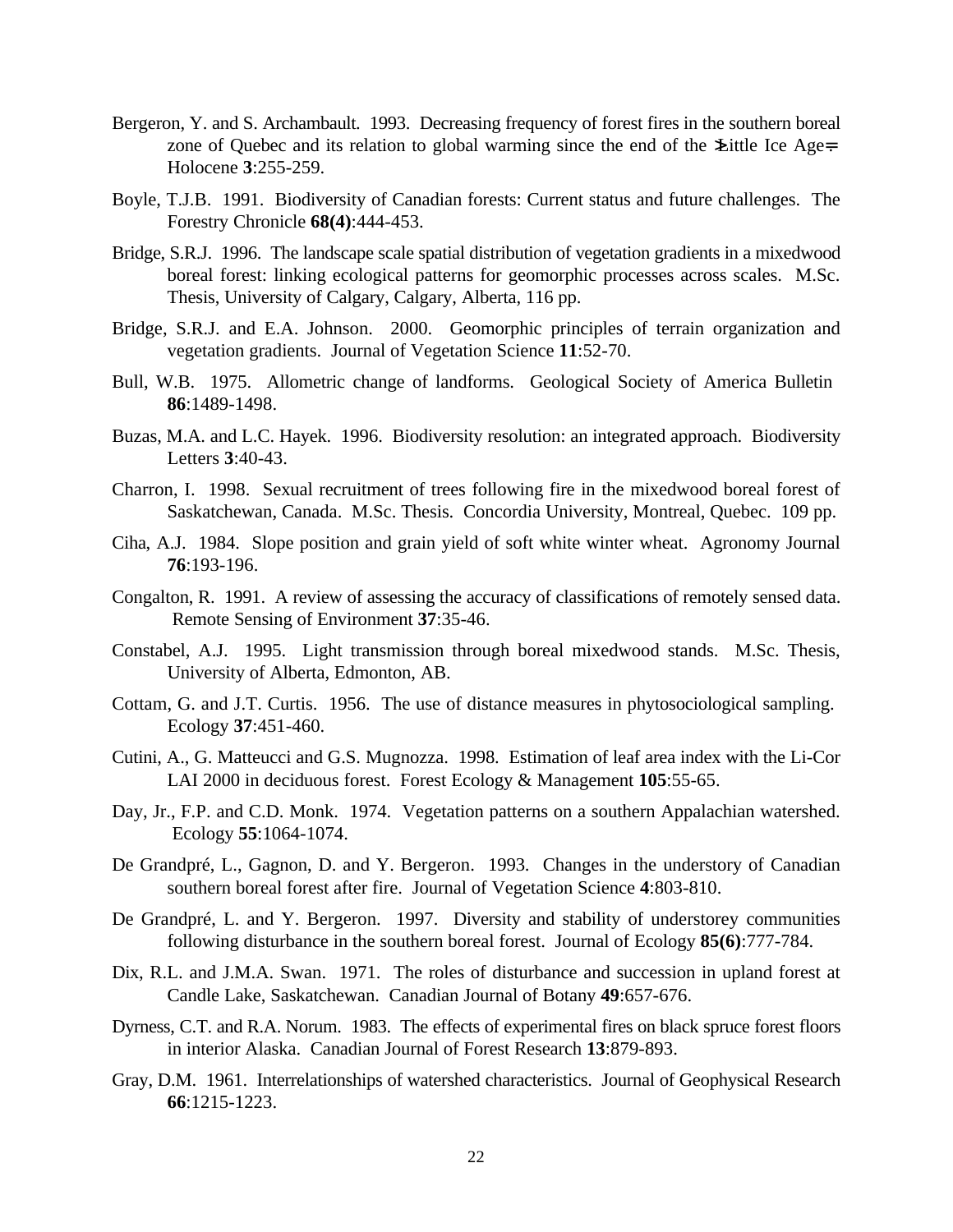- Hack, J.T. 1957. Studies of longitudinal stream profiles in Virginia and Maryland. U.S. Geological Survey Professional Paper 294-B. United States Government Printing Office, Washington, DC.
- Hack, J.T. and J.C. Goodlet. 1960. Geomorphology and forest ecology of a mountain region in the central Appalachians. Geological Survey Professional Paper 347. United States Government Printing Office, Washington.
- Halpern, C.B. and T.A. Spies. 1995. Plant species diversity in natural and managed forests of the Pacific Northwest. Ecological Applications **5(4)**:913-934.
- Harr, R.D. 1977. Water flux in soil and subsoil on a steep forested slope. Journal of Hydrology **33**:37-58.
- Holland, P.G. 1971. Seasonal change in the shoot flora diversity of hardwood forest stands on M. St. Hilaire, Quebec. Canadian Journal of Botany **49**:1713-1720.
- Horn, H.S. 1966. Measurement of Aoverlap@in comparative ecological studies. American Naturalist **100**:419-424.
- Host, G.E. and K.S. Pregitzer. 1992. Geomorphic influences on ground-flora and overstory composition in upland forests of north-western lower Michigan. Canadian Journal of Forest Research **22**:1547-1555.
- Hudson, W.D. and C.W. Ramm. 1987. Correct formulation of the Kappa Coefficient of Agreement. Photogrammetic Engineering and Remote Sensing **53**:421-422.
- Hunter, M.L. 1993. Natural fire regimes as spatial models for managing boreal forests. Biological Conservation **64**:115-120.
- Huston, M.A. 1994. Biological Diversity: The Coexistence of Species on Changing Landscapes. Cambridge University Press, Cambridge, Great Britain.
- Johnson, E.A. 1977. A multivariate analysis of the niches of plant populations in raised bogs. II. Niche width and overlap. Canadian Journal of Botany **55**:1211-1220.
- Johnson, E.A. 1981. Vegetation organization and dynamics of lichen woodland communities in the Northwest Territories, Canada. Ecology **62(1)**:200-215.
- Johnson, E.A. 1992. Fire and Vegetation Dynamics: Studies from the North American Boreal Forest. Cambridge University Press, Cambridge.
- Johnson, E.A. and K. Miyanishi (eds.). In press. Forest Fire: Behavior and Ecological Effects. Academic Press.
- Johnson, E.A., K. Miyanishi and J.M.H. Weir. 1995. Old growth, disturbance and ecosystem management. Canadian Journal of Botany **73**:918-926.
- Johnson, E.A., K. Miyanishi and J.M.H. Weir. 1998. Wildfires in the western Canadian boreal forest: Landscape patterns and ecosystem management. Journal of Vegetation Science **9**:603- 610.
- Kull, K. and M. Zobel. 1991. High species richnesss in an Estonian wooded meadow. Journal of Vegetation Science **2**:711-714.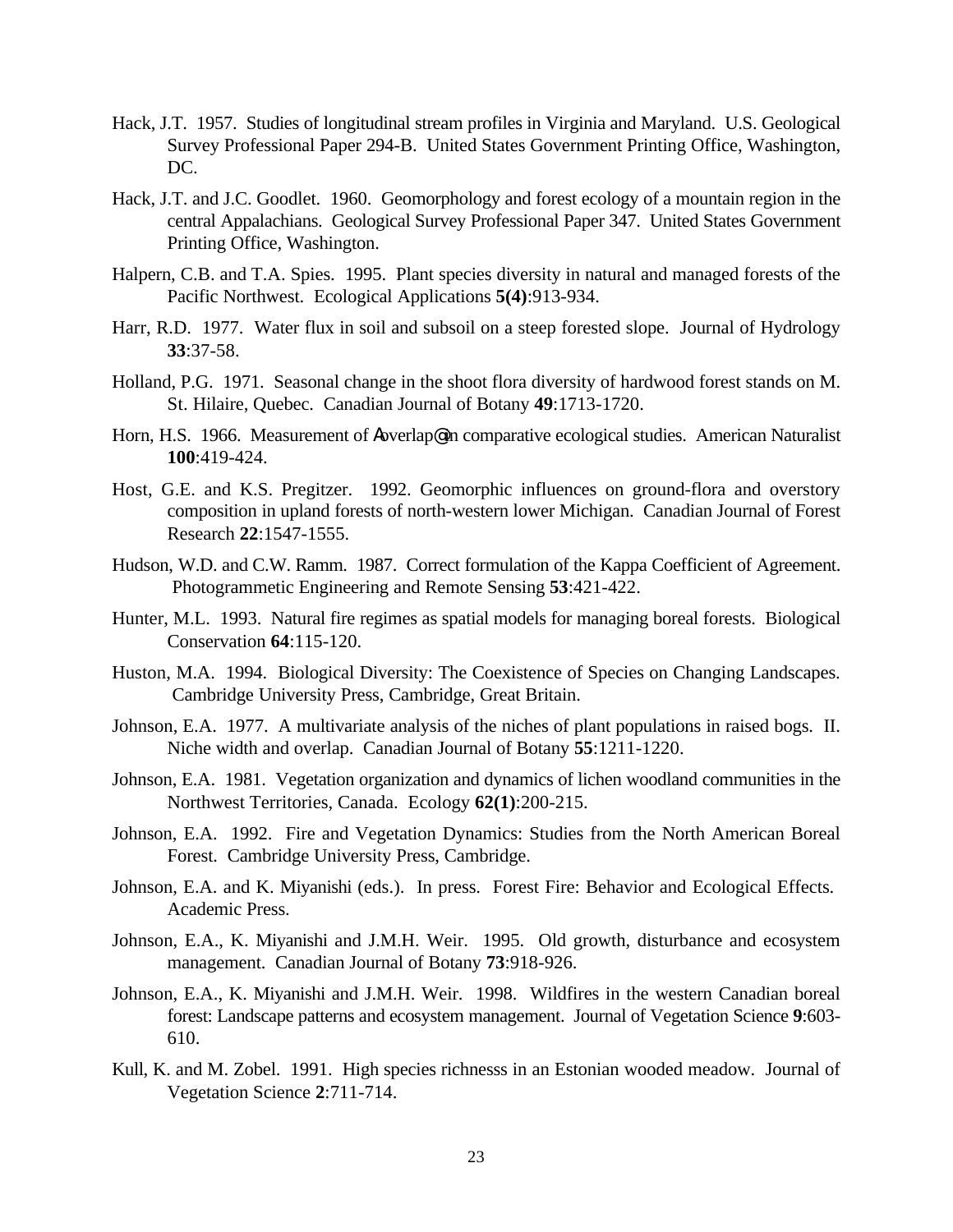- Lieffers, V.J. 1994. Ecology and dynamics of boreal understorey species and their role in partial-cut silviculture. p. 33-39. *In* C.R. Bamsey (ed.) Innovative Silviculture Systems in Boreal Forests, October, 2-8, Edmonton, Alberta.
- Lieffers, V.J. and K.J. Stadt. 1994. Growth of understory *Picea glauca*, *Calamagrostis canadensis*, and *Epilobium angustifolium* in relation to overstory light transmission. Canadian Journal of Forest Research **24**:1193-1198.
- Litaor, M.I. 1992. Aluminum mobility along a geochemical catena in an alpine watershed, front range, Colorado. Catena **19**:1-16.
- Malo, D.D., B.K. Worcester, D.K. Cassel and K.D. Matzdorf. 1974. Soil-landscape relationships in a closed drainage system. Soil Science Society of America Proceedings **38**:813-818.
- Marks, P.L. and P.A. Harcombe. 1981. Forest vegetation of the Big Thicket, southeast Texas. Ecological Monographs **51(3)**:287-305.
- McConnell, B.R. and J.G. Smith. 1970. Response of understory vegetation to Ponderosa pine thinning in Eastern Washington. Journal of Range Management **23**:208-212.
- McNaughton, S.J. and L.L. Wolf. 1970. Dominance and the niche in ecological systems. Science **167(3915)**:131-139.
- Mellinger, M.V. and S.J. McNaughton. 1975. Structure and function of successional vascular plant communities in central New York. Ecological Monographs **45**:161-182.
- Miyanishi, K., M.J. Bajtala and E.A. Johnson. 1999. Patterns of duff consumption in *Pinus banksiana* and *Picea mariana* stands. The Sustainable Forest Management Network Conference, Science and Practices: Sustaining the Boreal Forest. Edmonton, Alberta, pp. 112-115.
- Newsson, M.D. 1978. Drainage basin characteristics, their selection, derivation and analysis for a flood study of the British Isles. Earth Surface Processes **3**:277-293.
- Nicholson, S.A. and C.D. Monk. 1974. Plant species diversity in old-field succession on the Georgia Piedmont. Ecology **55(5)**:1075-1085.
- O $\pm$  Loughlin, E.M. 1981. Saturation regions in catchments and their relations to soil and topographic properties. Journal of Hydrology **53**:229-246.
- O=Loughlin, E.M. 1986. Prediction of surface saturation zones in natural catchments by topographic analysis. Water Resources Research **22**:794-804.
- Parrish, J.A.D. and F.A. Bazzaz. 1976. Underground niche separation in successional plants. Ecology **57**:1281-1288.
- PCI Inc. 1994. PCI: Committed to Remote Sensing, version 5.3. Richmond Hill, ON, Canada.
- Perry, D.A. 1998. The scientific basis of forestry. Annual Review of Ecology & Systematics **29**:435-466.
- Pickett, S.T.A., Parker, V.T. and P.L. Fiedler. 1992. The new paradigm in ecology: Implications for conservation biology above the species level. pp. 65-88. *In* Fiedler, P.L. and S. Fain (eds.). Conservation Biology: The Theory and Practice of Nature Conservation, Preservation and Management. Chapman and Hall, New York.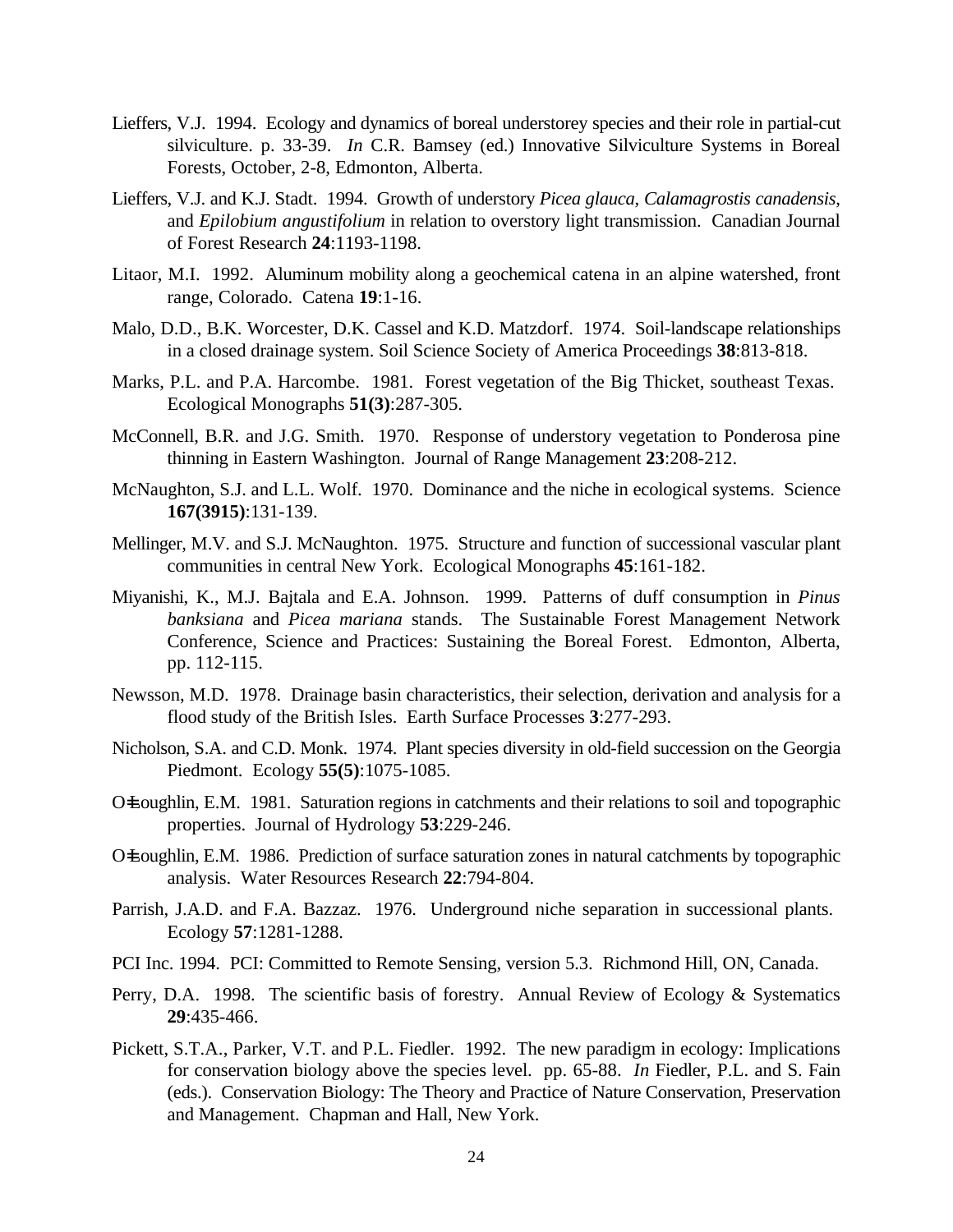- Powelson, R.A. and V.J. Lieffers. 1992. Effects of light and nutrients on biomass allocation of *Calamagrostis canadensis*. Ecography **15**:31-36.
- Renkonen, O. 1938. Statisch-okologische Untersuchungen uber die terrestiche kaferwelt der finnischen bruchmoore. Archivum Societalis Zoologicae Botanicae Fennicae AVanamo@ **6**:1- 231.
- Roberts, M.R. and N.L. Christensen. 1988. Vegetation variation among mesic succesional stands in northern lower Michigan. Canadian Journal of Botany **66**:1080-1090.
- Ross, M.S., L.B. Flanagan and G.H. La Roi. 1986. Seasonal and successional changes in light quality and quantity in the understory of boreal forest ecosystems. Canadian Journal of Botany **64**:2792-2799.
- Rowe, J.S. 1972. Forest Regions of Canada. Publication Number 1300, Canadian Forest Service, Department of Environment, Ottawa, Canada.
- Schoonmaker, P. and A. McKee. 1988. Species composition and diversity during secondary succession on coniferous forests in the Western Cascade Mountains of Oregon. Forest Science **34**:960-979.
- Shafi, M.I. and G.A. Yarranton. 1973. Vegetational heterogeneity during a secondary (postfire) succession. Canadian Journal of Botany **51**:73-90.
- Shannon, C.E. 1948. A mathematical theory of communication. Bell System Technical Journal **27**:379-423; 623-646.
- Shreve, R.L. 1974. The probabilistic-topologic approach to drainage-basin geomorphology. Geology **3**:527-529.
- Sinai, G., Zaslavsky, D. and P. Golany. 1981. The effect of soil surface curvature on moisture and yield- Beer Sheba observation. Soil Science **132**:367-375.
- Smith, N.J. 1993. Estimating leaf area index and light extinction coefficients in stands of Douglas-fir (*Pseudotsuga menziesii*). Canadian Journal of Forest Research **23**:317-321.
- Snedecor, G.W. and W.G. Cochran. 1971. Statistical Methods, Sixth Edition. The Iowa State University Press, Ames, Iowa.
- Specht, R.L., P. Rayson and M.E. Jackman. 1958. Dark Island heath (Ninety-Mile Plain, South Australia) VI. Pyric succession: changes in composition, coverage, dry weight and mineral nutrient status. Australian Journal of Botany **6**:59-88.
- Trudgill, S.T. 1988. Soil and Vegetation Systems, Contemporary Problems in Geography, Second edition. Claredon Press, Oxford.
- Tsuboyama, Y., Sidle, R.C., Noguchi, S. and I. Hosada. 1994. Flow and solute transport through the soil matrix and macropores of a hillslope segment. Water Resources Research **30**:879- 890.
- Uemura, S. 1994. Patterns of leaf phenology in forest understory. Canadian Journal of Botany **72**:409-414.
- Walton, D. 1997. The role of the science of ecology in the sustainable development debate in Europe. The Bulletin of the British Ecological Society **XXVIII**:249-252.